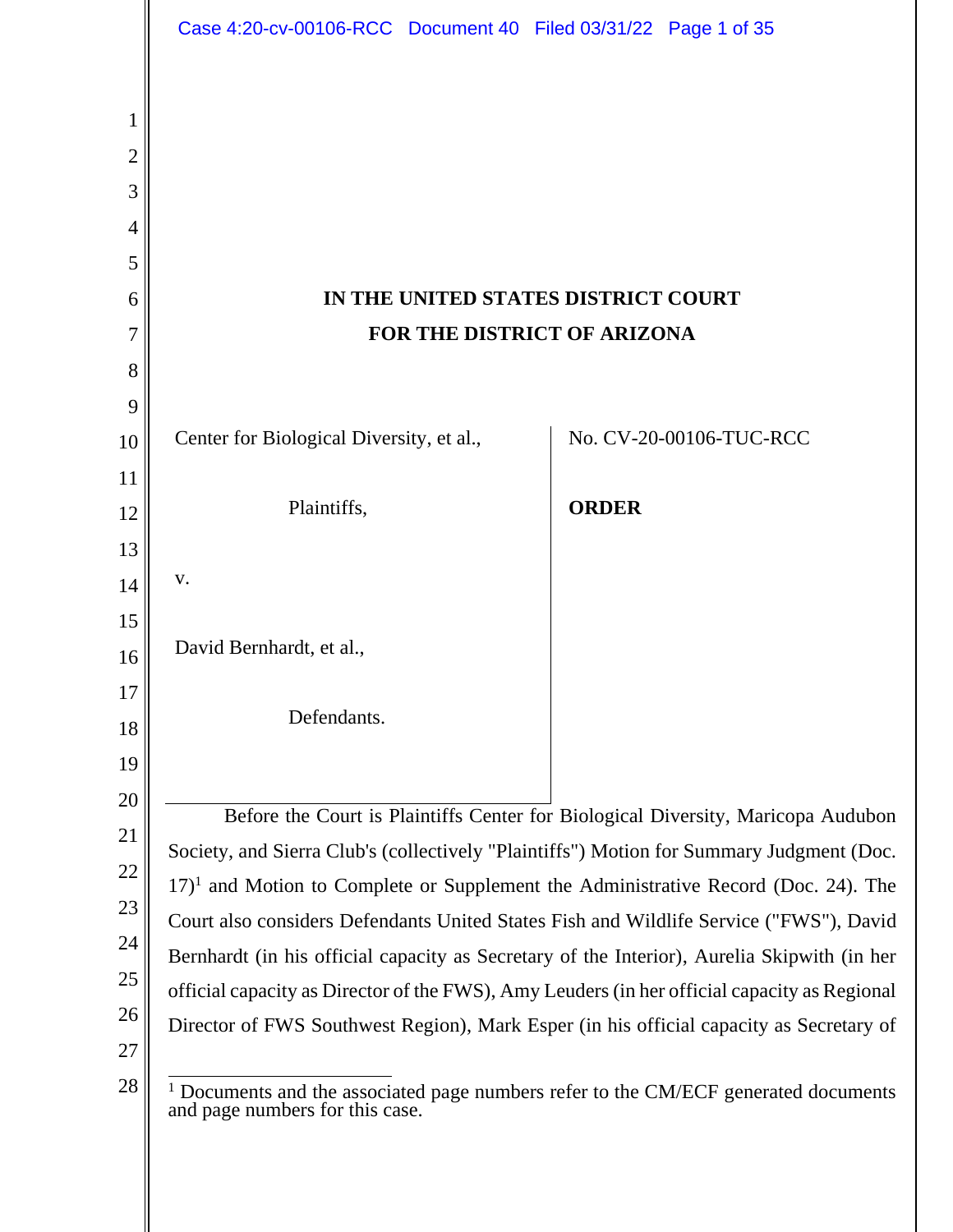Defense), Ryan McCarthy (in his official capacity as Secretary of the Army), and Laura Potter's (in her official capacity as Senior Commander of Fort Huachuca) (collectively "Defendants" or "Agencies") Combined Cross-Motion for Summary Judgment. (Doc. 25.)

4 5 6 7 8 9 10 11 12 13 15 16 17 18 This matter challenges the conclusion in FWS's 2014 Biological Opinion ("BiOp"), which determined that Fort Huachuca's ("Fort") groundwater pumping<sup>2</sup> near the San Pedro River Basin did not jeopardize the existence of four species: the western yellow-billed cuckoo, the southwestern willow flycatcher, the Huachuca water umbel, and the northern Mexican gartersnake. (Doc. 1.) According to Plaintiffs, the Fort erroneously assumed that the purchase of the Preserve Petrified Forest ("PPF") and the Clinton/Drijvers easements would offset the water deficit from the Fort's groundwater pumping. (Doc. 18 at 38–46.) Plaintiffs assert that the Fort's groundwater pumping in fact results in a groundwater deficit that threatens the named species. (*Id.* at 46.) They allege FWS's BiOp was faulty because the projected effects of groundwater pumping did not look far enough into the future; Plaintiffs believe the effects of the Fort's pumping will not be apparent until long after the timeline considered by FWS. (*Id.* at 33–37.) Furthermore, Plaintiffs contend that the BiOp failed to consider the cumulative effects of the Fort's groundwater pumping and climate change. (*Id.* at 38–42.) Finally, Plaintiffs assert that the Agencies failed to reinitiate consultation after the listing of the cuckoo and gartersnake. (*Id.* at 48–55.)

As a result, Plaintiffs claim that the 2014 BiOp was arbitrary and capricious and ask the Court to vacate the BiOp and order reinitiation of consultation. (*Id.* at 63.) Plaintiffs also ask the Court to supplement the Administrative Record ("AR") with several additional documents. (Doc. 24.) The Agencies counter that the Court should grant summary judgment in their favor because the 2014 BiOp was valid. (Doc. 25.) They further assert that supplementation of the AR is inappropriate. (Doc. 27.)

The Court first reviews the statutory framework for claims under the Endangered Species Act, determines where supplementation is appropriate, and then analyzes the parties' cross-summary judgment motions.

27 28

1

2

3

14

19

20

21

22

23

24

25

<sup>&</sup>lt;sup>2</sup> The Fort pumps, on average,  $5,648$  acre-feet per year ("APY") of groundwater. (FWS022569.)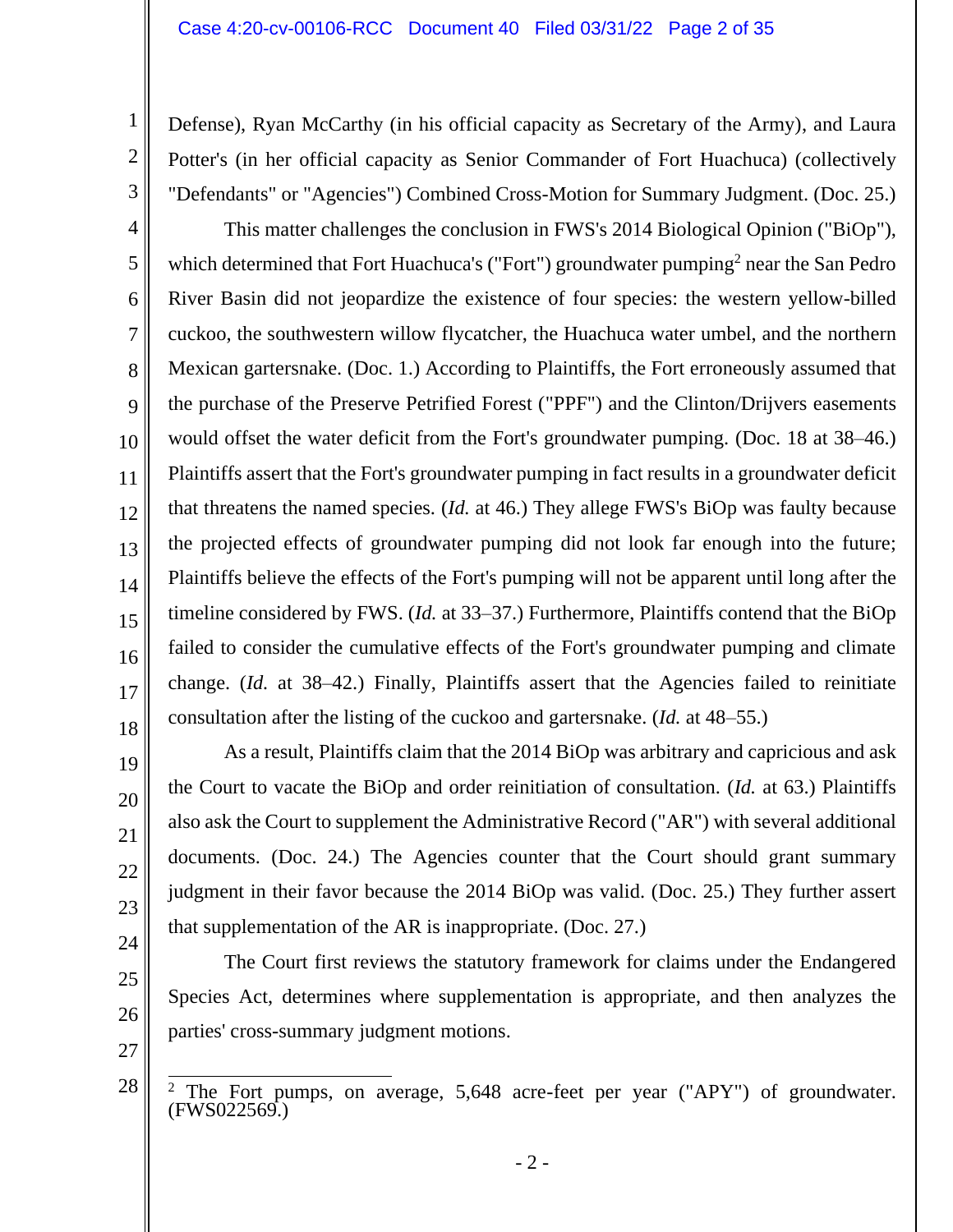1 2

3

4

5

6

7

8

9

10

11

12

13

# **I. STATUTORY AND REGULATORY BACKGROUND**

## *a. The Endangered Species Act*

The Endangered Species Act ("ESA"), 16 U.S.C. § 1531, et seq., "is a comprehensive scheme with the broad purpose of protecting endangered and threatened species." *Ctr. for Biological Diversity v. U.S. Bureau of Land Mgmt.*, 698 F.3d 1101, 1106 (9th Cir. 2012); *see also* 16 U.S.C. § 1531.<sup>3</sup> When enacting the ESA, Congress was primarily concerned with "halt[ing] and revers[ing] the trend toward species extinction, whatever the cost." *Tenn. Valley Auth. v. Hill*, 437 U.S. 153, 180 (1978). Yet, the ESA was intended not only "to forestall the extinction of the species (i.e., promote species survival), but to allow a species to recover to the point where it may be delisted." *Gifford Pinchot Task Force v. U.S. Fish & Wildlife Serv.*, 378 F.3d 1059, 1070 (9th Cir. 2004). To address these concerns, the ESA requires federal agencies to adhere to certain procedural and substantive requirements. *Forest Guardians v. Johanns*, 450 F.3d 455, 457 (9th Cir. 2006). These duties are as follows:

14 15

16

17

18

19

20

21

22

23

24

# 1. Informal Consultation and Biological Assessment

"Procedurally, before initiating any action in an area that contains threatened or endangered" land-based species, federal action agencies (in this instance, the Fort) must informally consult with the appropriate consulting agency (in this instance, FWS) "to determine the likely effects of any proposed action on the species and its critical habitat." *Conservation Cong. v. U.S. Forest Serv.*, 720 F.3d 1048, 1051 (9th Cir. 2013). If a listed species may be present in an action area, the action agency must create a Biological Assessment. 16 U.S.C. § 1536(c)(1). The Biological Assessment is used to identify "any endangered species or threatened species which is likely to be affected by such action," *id.*, and to determine whether to engage in formal consultation, 50 C.F.R. § 402.12(k)(1). The Biological Assessment may serve as the basis for a BiOp. 50 C.F.R. § 402.12(k)(2).

25 26

27

28

2. Formal Consultation and Biological Opinion

If an action agency finds that an action may affect a listed species or its habitat, the

<sup>&</sup>lt;sup>3</sup> Unless otherwise noted, internal quotation marks and citations have been omitted when quoting and citing authority throughout this Order.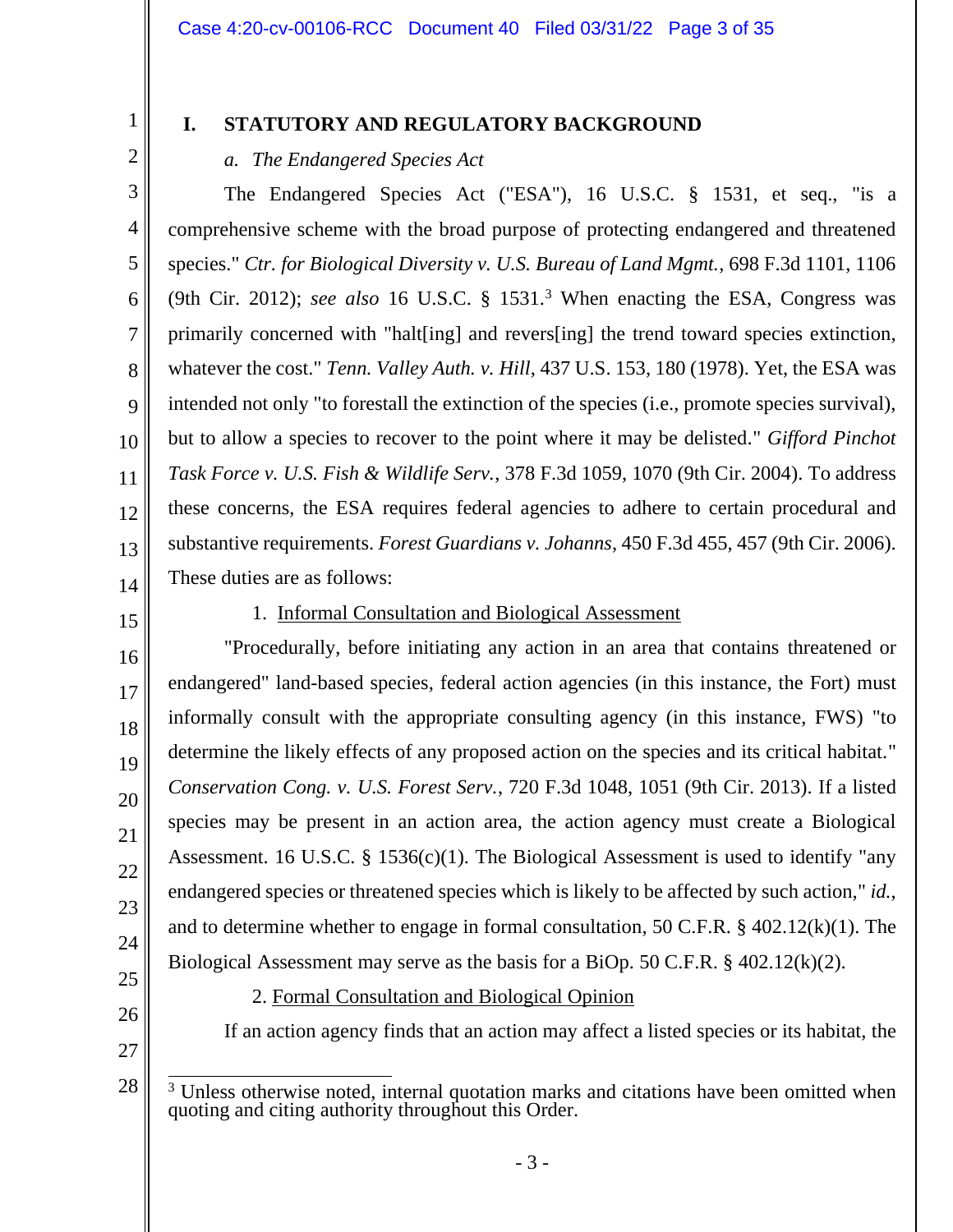6 action agency must typically initiate formal consultation with the appropriate consulting agency. 50 C.F.R. § 402.14(a). The formal consultation process culminates in the consulting agency's production of a BiOp that advises the action agency as to whether the proposed action, either alone or in combination with other effects, would endanger the existence of the listed species or adversely modify its habitat. *Conservation Cong.*, 720 F.3d at 1051 (citing 50 C.F.R.  $\S$  402.14(g)(4)). The BiOp must conclude whether the agency's action jeopardizes the listed species; this is referred to as the "jeopardy" or "no jeopardy" opinion. 50 C.F.R. § 402.14(h)(1)(iv). An action that jeopardizes a species is one that "reduce[s] appreciably the likelihood of both the survival and recovery of a listed species in the wild by reducing the reproduction, numbers, or distribution of that species." 50 C.F.R. § 402.02. The BiOp's "jeopardy" or "no jeopardy" opinion must be based on "the best scientific and commercial data available." 16 U.S.C. § 1536(a)(2); 50 C.F.R.  $\S\S 402.14(c)$ , (h)(iv)(A)–(B). A BiOp is a final action that may be reviewed by the district court. *Bennett v. Spear*, 520 U.S. 154, 178 (1997).

16 17 18 22 23 24 Substantively, Section 7 of the ESA imposes an independent and continuing obligation upon action agencies to avoid actions that would jeopardize the existence of a listed species or adversely modify its habitat. 16 U.S.C. § 1536(a)(2). Therefore, the action agency cannot be relieved of its duty to adhere to the ESA simply through compliance with the BiOp; it has an independent duty to ensure that its reliance is not arbitrary or capricious. *Pyramid Lake Paiute Tribe of Indians v. U.S. Dep't of Navy*, 898 F.2d 1410, 1415 (9th Cir. 1990) (determining that while consultation "satisfies procedural obligations," substantive obligations cannot be met through reliance on the BiOp alone); *Wild Fish Conservancy v. Salazar*, 628 F.3d 513, 532 (9th Cir. 2010) ("Arbitrarily and capriciously relying on a faulty Biological Opinion violates [the ESA Section 7] duty.").

1

2

3

4

5

7

8

9

10

11

12

13

14

15

19

20

21

To ensure compliance with the independent substantive duties created by Section 7, action agencies like the Fort must reinitiate consultation if: (1) "new information reveals effects of the action that may affect listed species or critical habitat in a manner or to an extent not previously considered"; (2) the action considered in the BiOp is "subsequently modified in a manner that causes an effect to the listed species or critical habitat that was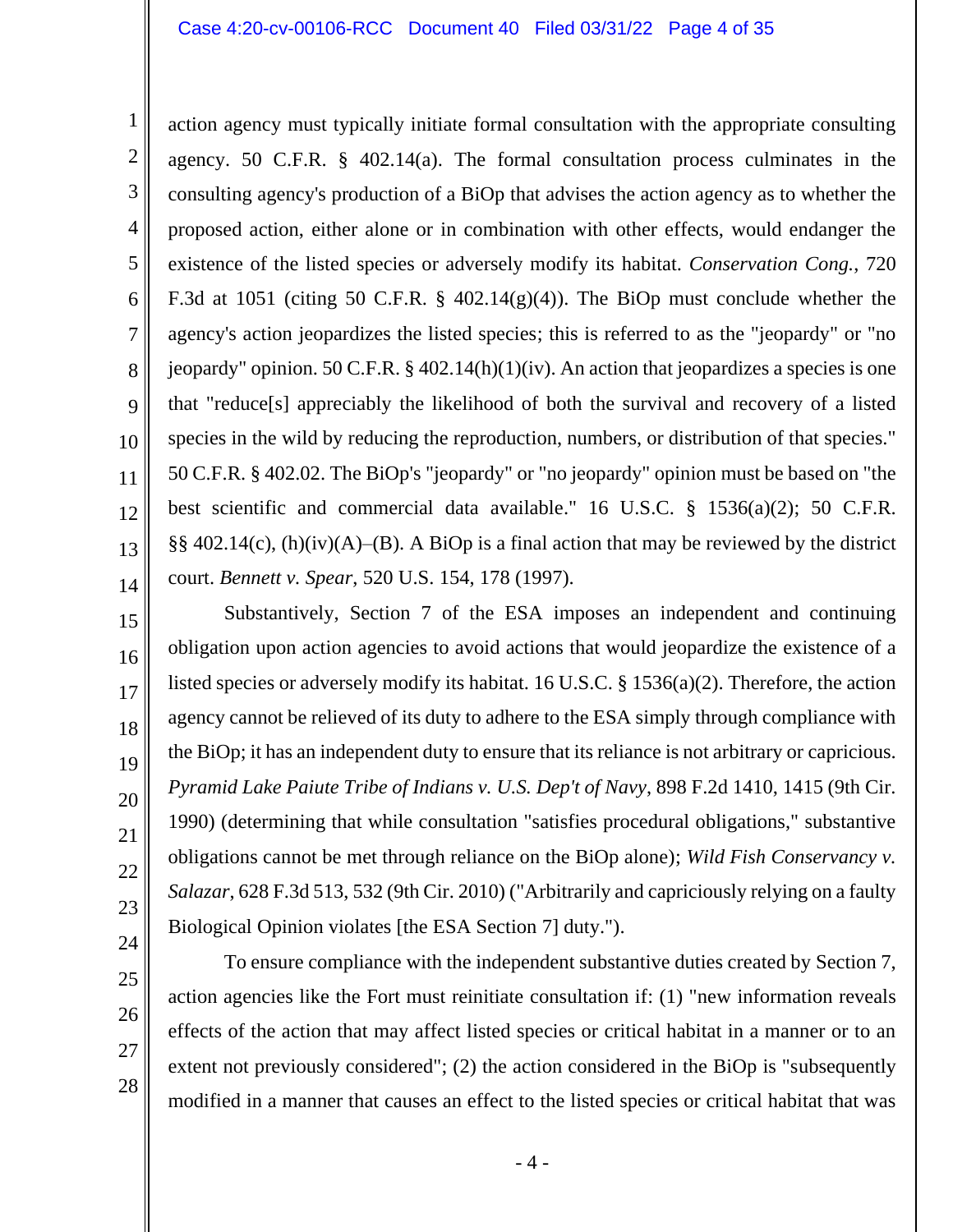not considered in the BiOp"; (3) "a new species is listed or critical habitat designated that may be affected by the identified action"; or (4) the injury to the species  $(a/k/a$  "take") is greater than anticipated. 50 C.F.R.  $\S$  402.16(a)(1)–(4).

4

5

6

7

8

9

10

11

12

13

1

2

3

### 3. Species Proposed for Listing

When a species has been proposed for listing, but is not currently listed, the action agency must "confer" with the consulting agency if an action would "likely jeopardize the continued existence of any proposed species" or "result in the destruction or adverse modification of [the] proposed critical habitat." 16 U.S.C. § 1536(a)(4); 50 C.F.R. § 402.10(c). If the action agency and consulting agency find that a conference is warranted, the agencies may later enter into formal consultation. 50 C.F.R.  $\S$ § 402.10(c)–(d). After conferring, the agencies issue a conference opinion. *Id.* The conference opinion "may be adopted as the [BiOp] when the species is listed or critical habitat is designated, but only if no significant new information is developed . . . and no significant changes to the Federal action are made that would alter the content of the opinion." *Id*.

14 15

16

# *b. District Court's Standard of Review*

A court may "set aside the agency decision if it is 'unsupported by substantial evidence' or 'arbitrary, capricious, an abuse of discretion, or otherwise not in accordance with the law.'" *Thompson v. U.S. Dept. of Labor*, 885 F.2d 551, 555 (9th Cir. 1989). An agency decision is arbitrary and capricious if the agency "has relied on factors which Congress had not intended it to consider, entirely failed to consider an important aspect of the problem, offered an explanation for its decision that runs counter to the evidence before the agency, or is so implausible that it could not be ascribed to a difference in view or the product of agency expertise." *Nat'l Ass'n of Home Builders v. Defenders of Wildlife*, 551 U.S. 644, 658 (2007).

# **II. FACTUAL AND PROCEDURAL HISTORY**

### *a. 1999, 2002, and 2007 BiOps*

This is not the first time the effects of the Fort's actions on the groundwater along the Upper San Pedro River Basin and the Babocomari River have been challenged. The district court previously determined that FWS's 1999 BiOp—which found that the Fort's

24 25

26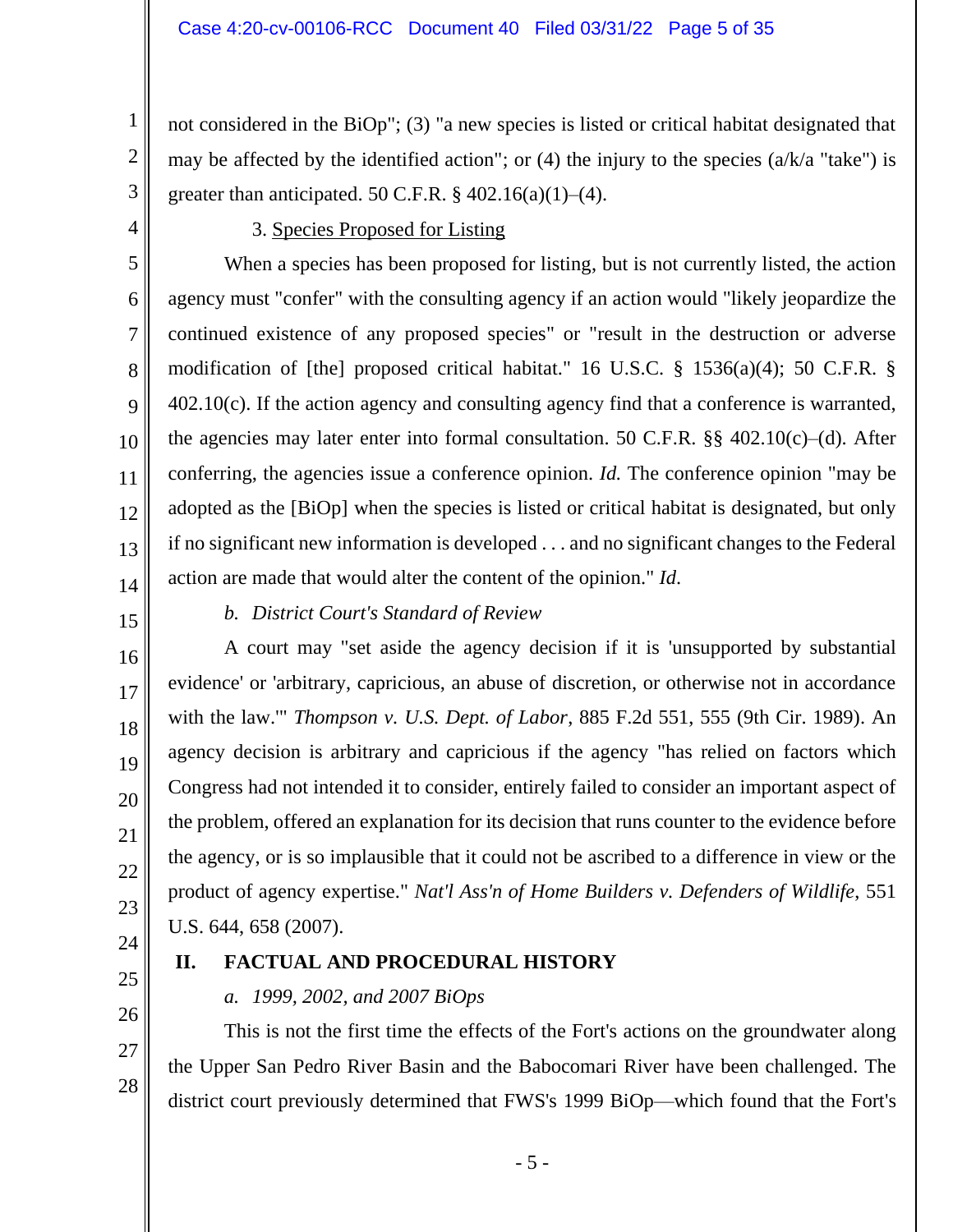#### Case 4:20-cv-00106-RCC Document 40 Filed 03/31/22 Page 6 of 35

groundwater pumping would not jeopardize the water umbel or the flycatcher—was arbitrary and capricious. *Ctr. for Biological Diversity v. Rumsfeld* ("*Rumsfeld*"), 198 F. Supp. 2d 1139, 1157 (D. Ariz. 2002). The court explained that the 1999 BiOp failed to consider a relevant factor because it "refused to commit to any specific mitigation measures related to its groundwater use or to balance water use on the base . . . ." *Id.*

In 2002, the Agencies issued a new BiOp that was challenged and resulted in reinitiation of consultation and a subsequent BiOp in 2007. *Ctr. for Biological Diversity v. Salazar*, 804 F. Supp. 2d 987, 994 (D. Ariz. 2011). But, in 2011, the district court again found the 2007 BiOp was arbitrary and capricious because it did not (1) evaluate the effects of the Fort's action on the listed species and habitat, (2) rationally link its findings to the no jeopardy conclusion, (3) provide specific mitigation measures, and (4) show the mitigation measures were likely to occur. *Id.* at 1010.

13

14

15

16

17

18

19

21

22

23

24

25

12

1

2

3

4

5

6

7

8

9

10

11

### *b. 2013 Programmatic Biological Assessment*

Subsequent to the court's 2011 ruling, the Fort created a Programmatic Biological Assessment ("PBA") that determined the Fort's actions would have no effect on the flycatcher, may affect the Huachuca water umbel, and would benefit the cuckoo and gartersnake. (ARMY000001.) The PBA evaluated the Fort's actions over a ten-year period, from 2014 to March 2024, and considered the effects of the Fort's actions through 2030. (FWS004630; FWS004764.) The Agencies then reinitiated formal consultation. (ARMY000001–0674.)

20

### *c. 2014 BiOp*

The formal consultation ended when the instant BiOp was issued in March 2014. (FWS04609–05022.) The 2014 BiOp adopted information from the PBA, including a USGS Groundwater Model and a Groundwater Demand Accounting. (ARMY000555– 587; ARMY000653–660.) FWS also included a Conference Opinion for the gartersnake and billed cuckoo. (FWS004860–887; FWS4888.)

26 27

28

### i. USGS Groundwater Model

The USGS Groundwater Model assessed groundwater levels both with and without the Fort's action, and then evaluated the impact the Fort's actions would have on baseflows

- 6 -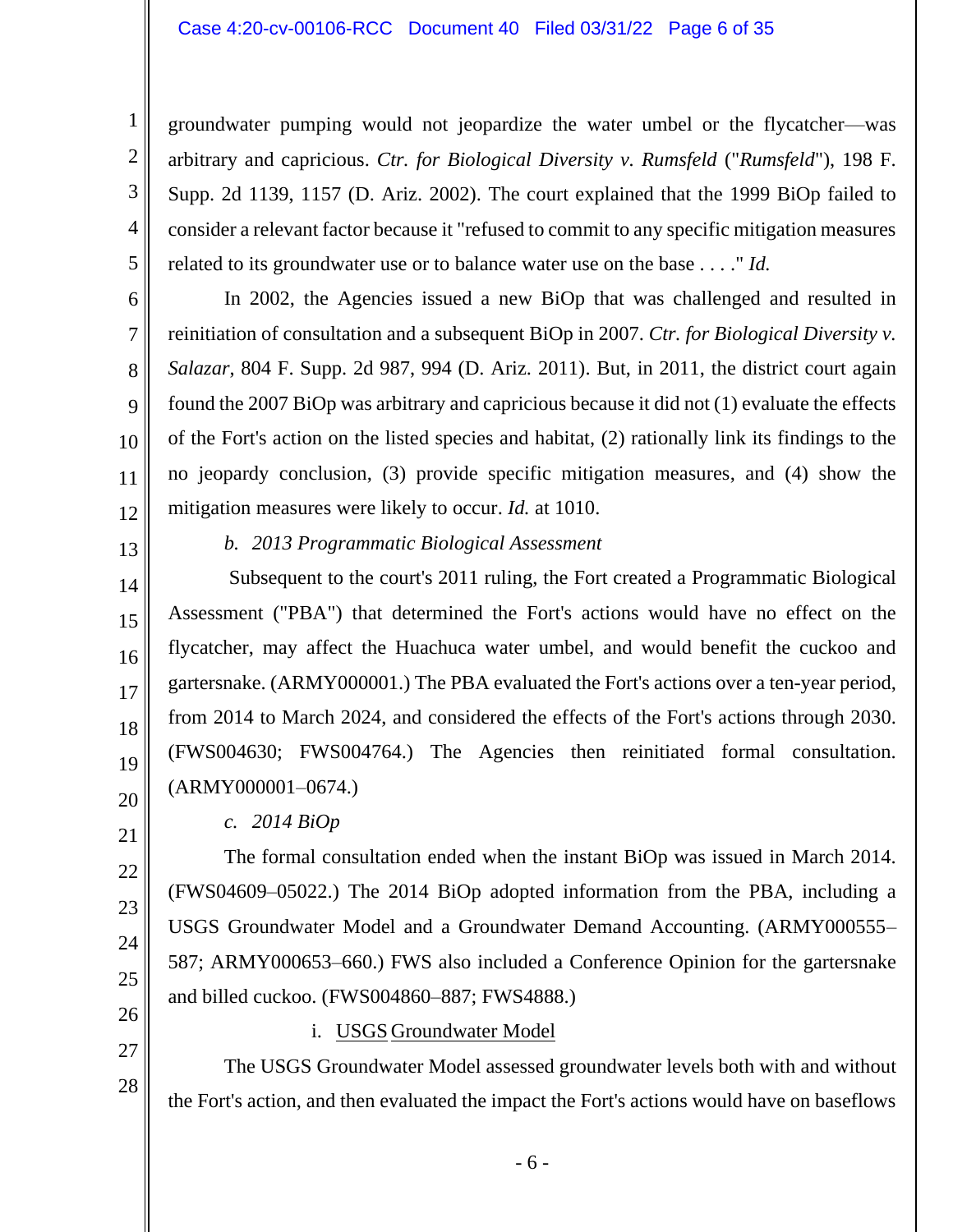in the San Pedro River Valley. (FWS004763–765.) The model assumed the Fort's groundwater pumping would remain constant from 2011 to 2030. (ARMY000575–576.) It predicted that the Fort's actions would result in a positive effect on the net regional groundwater component of baseflow in the Upper San Pedro River. (FWS004763; FWS004776–778.) This groundwater surplus did not account for the water savings produced from the Fort's easement purchases. (FWS004763.) FWS determined the Groundwater Model constituted the best available evidence upon which to base the effect of groundwater pumping on baseflows in the San Pedro River Basin. (FWS004765.)

9

10

11

12

13

14

15

16

17

18

19

20

21

22

23

1

2

3

4

5

6

7

8

#### ii. Groundwater Demand Accounting

Also included in the PBA and adopted in part by the 2014 BiOp, the Groundwater Demand Accounting considered groundwater withdrawals, water consumption attributable to the Fort, and mitigation measures—including easement purchases. (ARMY000653– 660.) Like the USGS Groundwater Model, the Groundwater Demand also found the Fort's actions would result in water savings through 2022. (FWS004774–775.)

Therefore—based on the findings in the PBA, the USGS Groundwater Model, and the Groundwater Demand Accounting—the 2014 BiOp concluded that the Fort's actions would result in a groundwater surplus and that the Fort's conservation measures would increase baseflows through 2030. (FWS004775–776; FWS004763–764; FWS004771.) As before, FWS limited its assessment of the Fort's actions to a ten-year period (through 2024) and measured changes through 2030, but it determined it could not predict operations further into the future because "there would be significant uncertainty in predicting federal government programs due to federal fiscal laws, the nature of the budget process, and uncertainty of mission requirements." (FWS004630.)

28

As a result, the 2014 BiOp concluded the Fort's action was not likely to affect the water umbel or adversely modify its habitat. (FWS004334.) In addition, two Conference Opinions in the BiOp determined the Fort's groundwater pumping would not jeopardize the then-unlisted gartersnake, (FWS004860–887; FWS004449) or the cuckoo, (FWS004888–922; FWS004494), or adversely modify the proposed critical habitat of the gartersnake, (FWS004882.) FWS released a revised BiOp on May 16, 2014.

- 7 -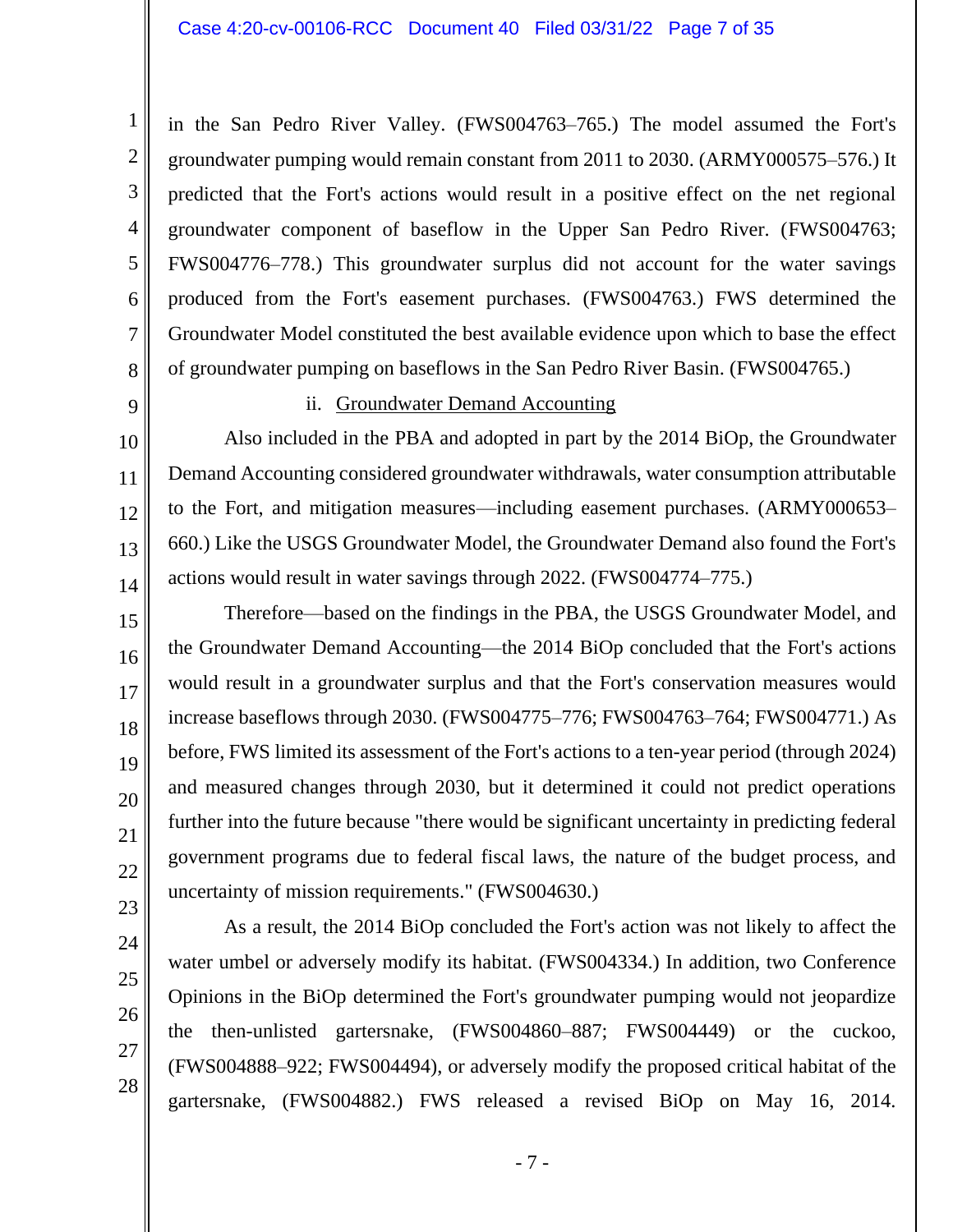(FWS004609.)

Since the release of the revised 2014 BiOp, the northern Mexican gartersnake was listed as threatened, 79 Fed. Reg. 38,678 (July 8, 2014), and later the yellow-billed cuckoo, 79 Fed. Reg. 59,992 (Oct. 3, 2014). 4

4 5

1

2

3

## **III. MOTION TO SUPPLEMENT THE ADMINISTRATIVE RECORD**

6 7 8 9 10 11 12 13 14 15 16 As a preliminary matter, Plaintiffs' Motion to Supplement seeks an order permitting the expansion of the AR to include five documents: (1) an Easement Report ("ER") (Doc. 19-1); (2) an Arizona Republic Article ("AzRA") (Doc. 19-3); (3) a Cochise Conservation and Recharge Network ("CCRN") Presentation (Doc. 19-4); (4) a Climate Science Report (Doc. 19-5); and (5) the Prucha Hydrology Report (Doc. 19-6). Plaintiffs believe the documents show that the Agencies ignored relevant information when coming to their no jeopardy conclusion and when they refused to reinitiate consultation. (Doc. 24 at 18–19.) Specifically, Plaintiffs believe the excluded documents demonstrate that the Fort's conclusion that it had "retired" an actual water use through the purchase of the PPF easement was illusory. (*See generally* Doc. 18 at 39–42.) The illusory savings, Plaintiffs contend, make the "no jeopardy" finding in the 2014 BiOp arbitrary and capricious. (*Id.* at 32, 41, 45.)

17

# 18

19

20

21

22

23

24

# *a. Standard of Review*

The district court's review in ESA litigation is limited to "the administrative record already in existence, not some new record made initially in the reviewing court." *Camp v. Pitts*, 411 U.S. 138, 142 (1973). "The whole administrative record . . . consists of all documents and materials directly or indirectly considered by agency decision-makers and includes evidence contrary to the agency's position." *Thompson*, 885 F.2d at 555. Correspondingly, "[c]ourts . . . may grant a motion to complete the administrative record where the agency has not submitted the 'whole' record." *Id.*

25 26

A court starts with the presumption that the administrative record is complete. *Ctr.* 

<sup>28</sup> <sup>4</sup> Both the umbel and the flycatcher were listed as endangered species prior to the formulation of the 2014 BiOp. 62 Fed. Reg. 665 (Jan. 6, 1997) (umbel), 60 Fed. Reg. 10695 (Feb. 27, 1995) (flycatcher).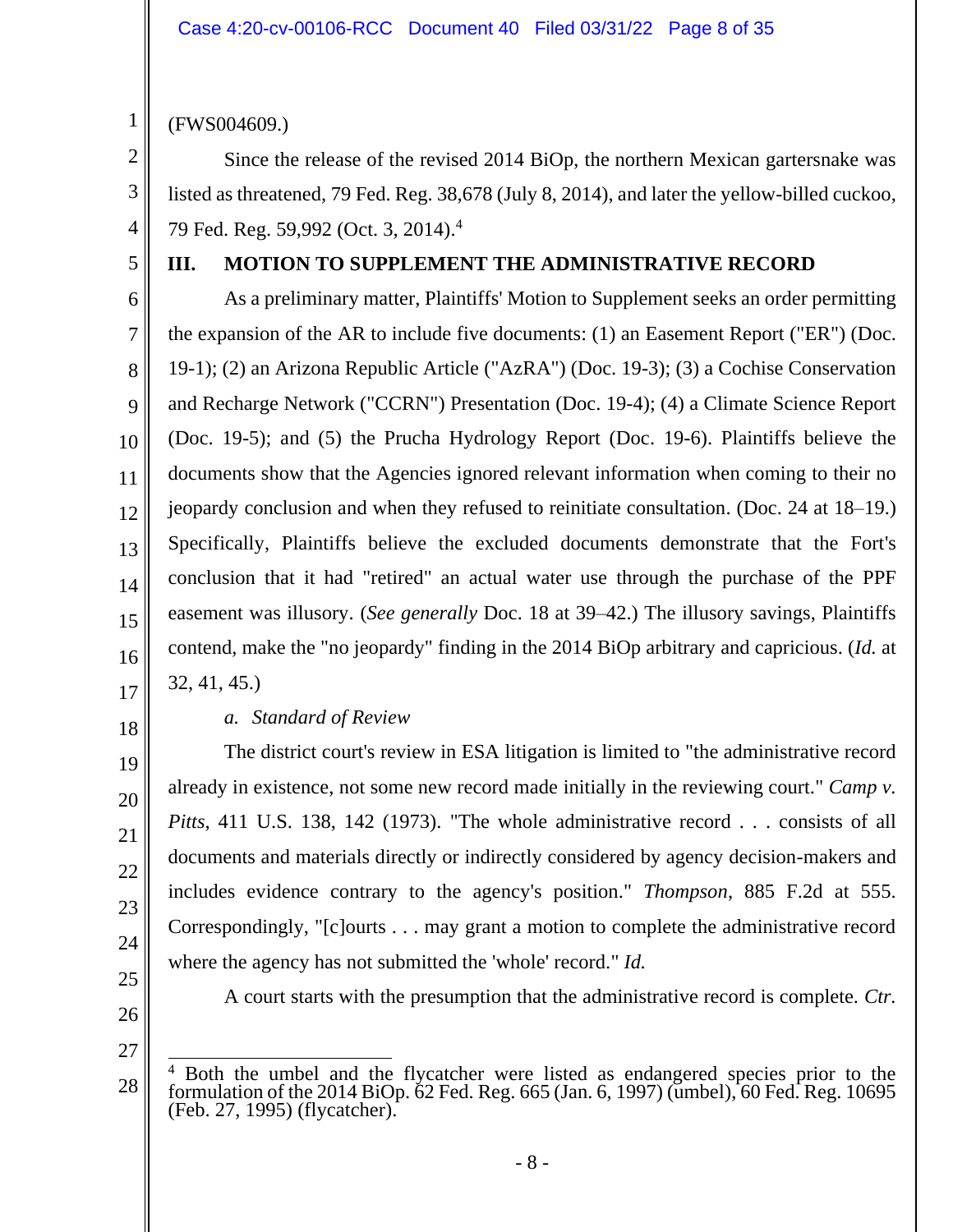*for Biological Diversity v. Wolf*, 447 F. Supp. 3d 965, 973 (D. Ariz. 2020). To rebut this presumption, a plaintiff must present clear evidence that identifies the proposed documents with specificity and "non-speculative" reasons why plaintiff believes the agency considered but did not include the documents in the AR. *Oceana, Inc. v. Pritzker* ("*Oceana I"*), No. 16-cv-06784-LHK (SVK), 2017 WL 2670733, at \*2 (N.D. Cal. June 21, 2017). However, a court need not consider extra-record evidence when there is no showing that the court must look beyond the AR to determine whether the agency ignored relevant information. *Animal Def. Council v. Hodel*, 840 F.2d 1432, 1437 (9th Cir. 1988), *amended*, 867 F.2d 1244 (9th Cir. 1989).

10 11 12 13 14 15 16 17 18 19 20 21 22 A court's review of extra-record evidence is limited to instances when (1) the evidence is necessary to decide "whether the agency has considered all the relevant factors and has explained its decision," (2) an "agency has relied on documents not in the record," (3) consideration "explain[s] technical terms or complex subject matter," or (4) plaintiffs show an agency acted in bad faith. *Lands Council v. Powell*, 395 F.3d 1019, 1030 (9th Cir. 2005). "[T]he 'relevant factors' exception only applies when Federal Defendants fail to consider a general subject matter that is demonstrably relevant to the outcome of the agency's decision, not when specific hypotheses and/or conclusions are omitted from consideration." *In re Delta Smelt Consol. Cases*, No. 1:09-CV-1053 OWW DLB, 2010 WL 2520946, at \*5 (E.D. Cal. June 21, 2010). "[A] plaintiff must establish more than just that the [extra-record] document is relevant. In fact, the document in question must do more than raise 'nuanced points' about a particular issue; it must point out an 'entirely new' general subject matter that the defendant agency failed to consider." *Pinnacle Armor, Inc. v. United States*, 923 F. Supp. 2d 1226, 1234 (E.D. Cal. 2013).

23 24

25

26

27

28

1

2

3

4

5

6

7

8

9

# *b. Easement Report ("ER")*

First, Plaintiffs assert that prior to the 2014 BiOp, the Agencies used the October 22, 2013 ER to develop the Fort's November 2013 PBA of future Fort activities. (Doc. 24 at 12–14.) The ER informed the Agencies that irrigation on the PPF easement ceased in 2006 and the center pivots that distributed water were no longer in working order. (*Id.* at 12.) Plaintiffs argue Defendants considered the ER because it was disclosed as part of

- 9 -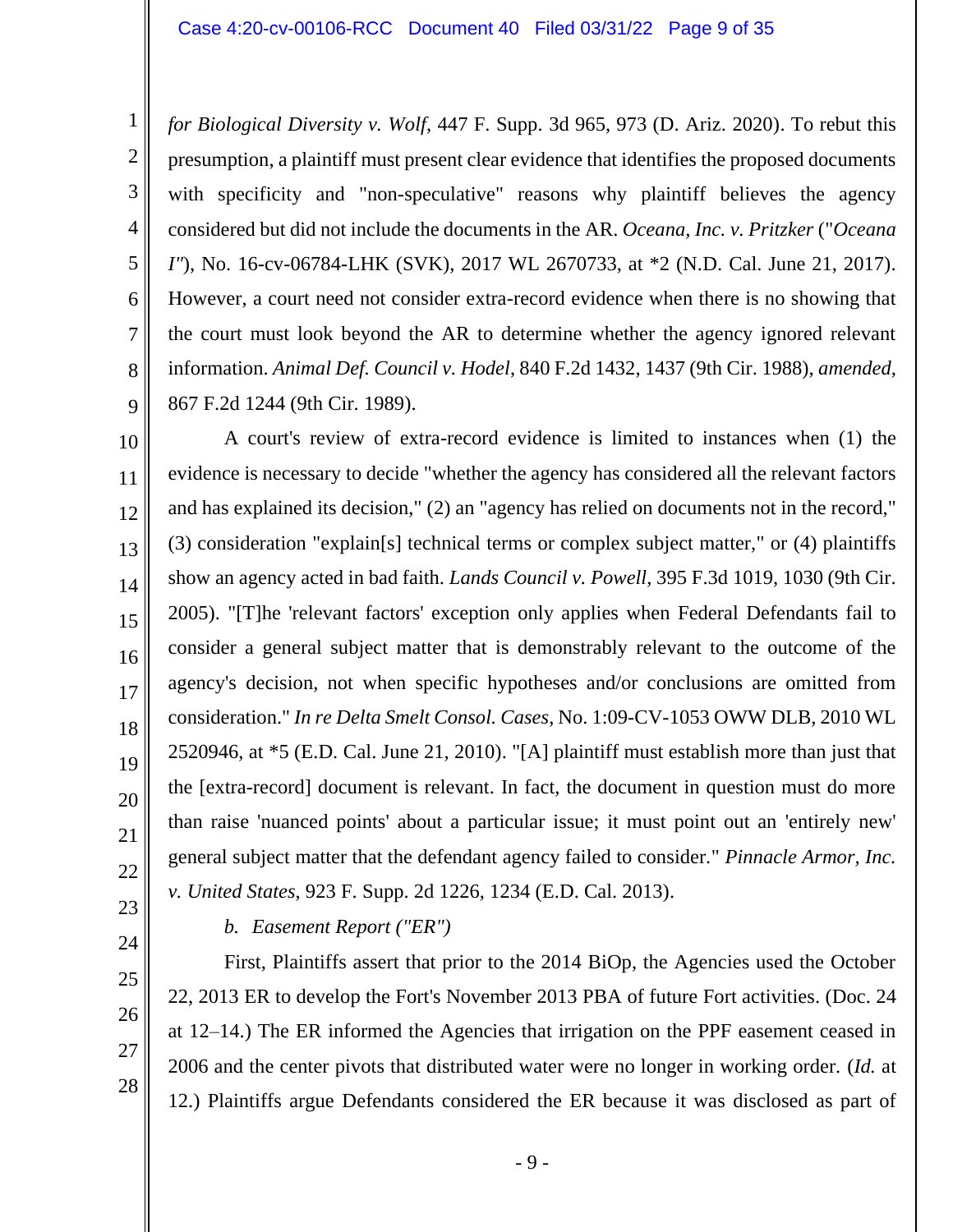Plaintiffs' FOIA request and on November 20, 2013, the ER was emailed to Daniel Haws, the Fort's attorney and the overseer of the Fort's PPF easement water savings determination. (*Id.* at 9, n.4.)

Defendants agree that the Court may take judicial notice of the ER because it is a public record and is incorporated by reference as an exhibit to the Deed of Perpetual Conservation Easement for the PPF property. (Doc. 27 at 9–10.) But, Plaintiffs ask that if the Court considers the ER, that it also consider the Deed of Perpetual Conservation Easement for the PPF and the North Dakota State University article *Selecting a Sprinkler Irrigation System*. (*Id.* at 9 (citing Docs. 26-3, 26-4).) Plaintiffs do not object to the inclusion of the deed and the article. (*See* Doc. 29 at 7, n.7.)

11 12 13 16 17 18 Defendants further contend that the ER cannot be used to complete the AR for Plaintiffs' ESA claims or for any challenge to the Army's PBA because Plaintiffs have not shown the Agencies considered the ER when calculating groundwater demand for the PBA. (Doc. 27 at 11.) In support, Defendants note that the ER was emailed on November 20 the same day the deed for the PPF easement was recorded. (*Id.*) By that date, the Agencies had already calculated the overall water savings for retiring the PPF easement as 2,588 APY. (*Id.*) By November 25, the Army had sent the PBA to FWS along with a request to reinitiate consultation. (*Id.* at 12.) So, Defendant argues, the ER was post-decisional, was not considered by the Agencies, and should not be part of the AR. (*Id.*) Defendants state that even if Plaintiffs have shown Defendants possessed the ER, they did not show that the ER was considered in the calculation of groundwater savings. (*Id.*)

28

1

2

3

4

5

6

7

8

9

10

14

15

Plaintiffs reply that the ER is not post-decisional because it was given to the Agencies six months before the May 16, 2014 BiOp was issued, prior to the completion of the Section 7 consultation process. (Doc. 29 at 4.) Moreover, Plaintiffs assert the Deed for the PPF easement was considered by the Agencies, and the ER is incorporated by reference through the Deed, so it follows that the ER should be included in the AR. (*Id.*) Defendants' choice to ultimately disregard the ER does not prevent it from being included in the record, Plaintiffs contend. (*Id.*) Plaintiffs believe the ER shows that FWS ignored "the fact that irrigation was almost certain not to occur again" prior to the purchase of the easement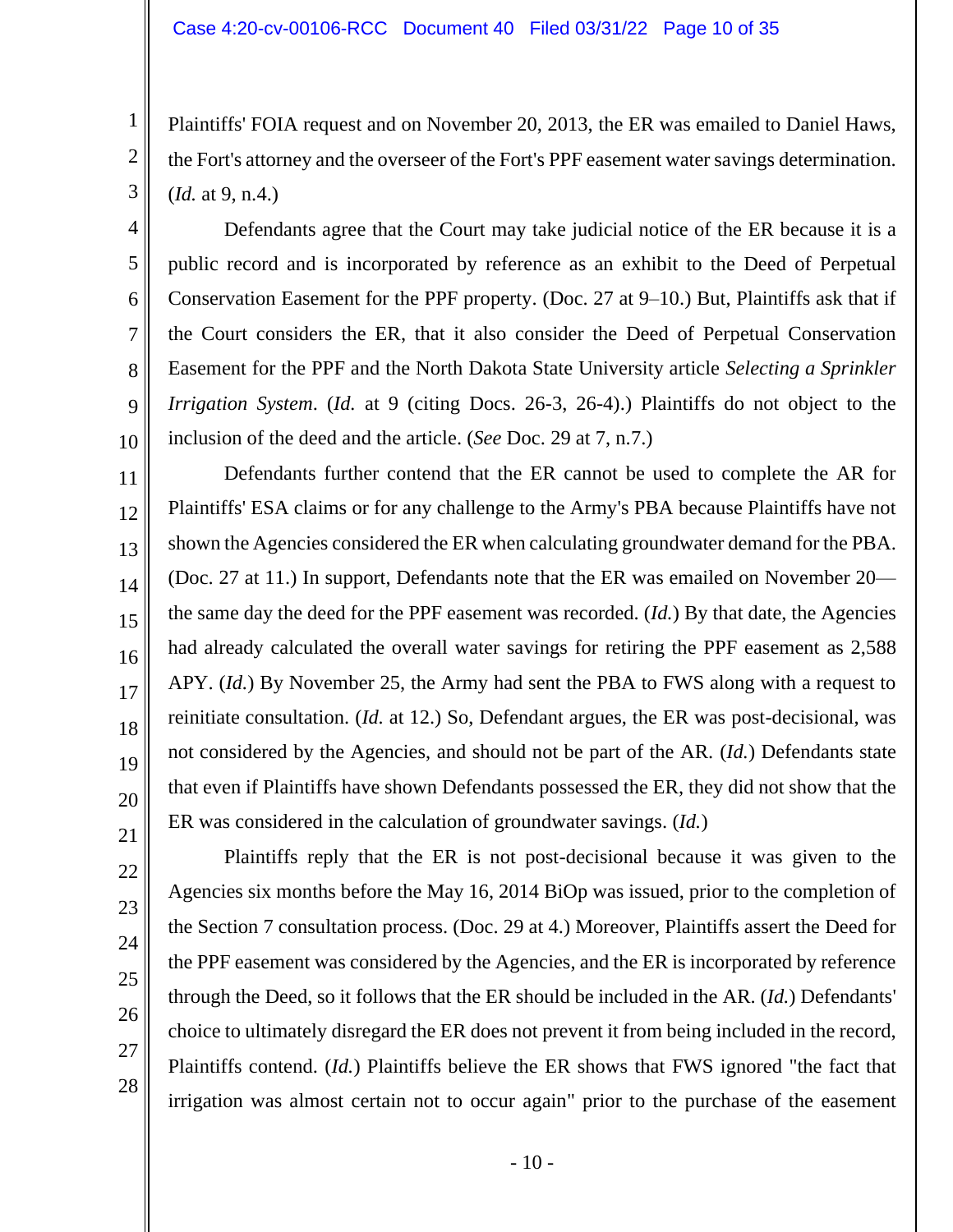because the pivots had been removed. (*Id.* at 5.)

Despite this fact, Defendants counter that the ER does not undermine the Agencies' (1) contention that the historical use of the PPF was agricultural, and (2) determination of the water savings attributed to the PPF purchase. (Doc. 27 at 13.)

"Federal Rule of Evidence 201 permits a court to take judicial notice of facts not subject to reasonable dispute that 'can be accurately and readily determined from sources whose accuracy cannot reasonably be questioned.'" *Friends of the Clearwater v. Higgins*, 523 F. Supp. 3d 1213, 1222 (D. Idaho 2021). In addition, "material considered, but then discounted or otherwise not relied upon, is part of the record." *Oceana, Inc. v. Pritzker*  ("*Oceana II*"), No. 16-cv-06784-LHK (SVK), 2017 WL 2670733, at \*5 (N.D. Cal. June 21, 2017).

12 13 14 15 16 17 18 19 20 21 22 23 24 25 Plaintiffs present non-speculative evidence that the ER was relevant and that the Agencies considered it, but even if they had not, the Court may take judicial notice of the ER. The ER suggests the irrigation system was not functioning at the time of the PPF easement purchase. This is a relevant factor because it weighs against the likelihood of the PPF being used for irrigation in the future and FWS's ability to use any purported water savings for the no jeopardy analysis. Furthermore, the 2014 BiOp states that the "entire irrigation infrastructure remain[ed] in place, and nothing precluded the current or future landowners from irrigating the land." (FWS004639; FWS001609.) The ER contradicts this assertion. Moreover, because the ER was incorporated by reference into the Deed for Perpetual Conservation Easement for the PPF, and the easement purchase provided the basis for the Agencies to claim a groundwater surplus, the Court finds that the Fort considered the ER, at least indirectly. Plaintiffs have met the requirements for supplementing the AR. In addition, with no objection from Plaintiffs, the Court considers Defendants' Deed of Perpetual Conservation Easement for the PPF and the North Dakota State University article *Selecting a Sprinkler Irrigation System*.

26 27

28

1

2

3

4

5

6

7

8

9

10

11

After considering the ER, however, the Court finds that it supports the Defendants' position that the Fort's purchase of the PPF easement retired a groundwater use. It is true the ER indicates irrigation ceased in 2006 and the pivots were not functional at the time.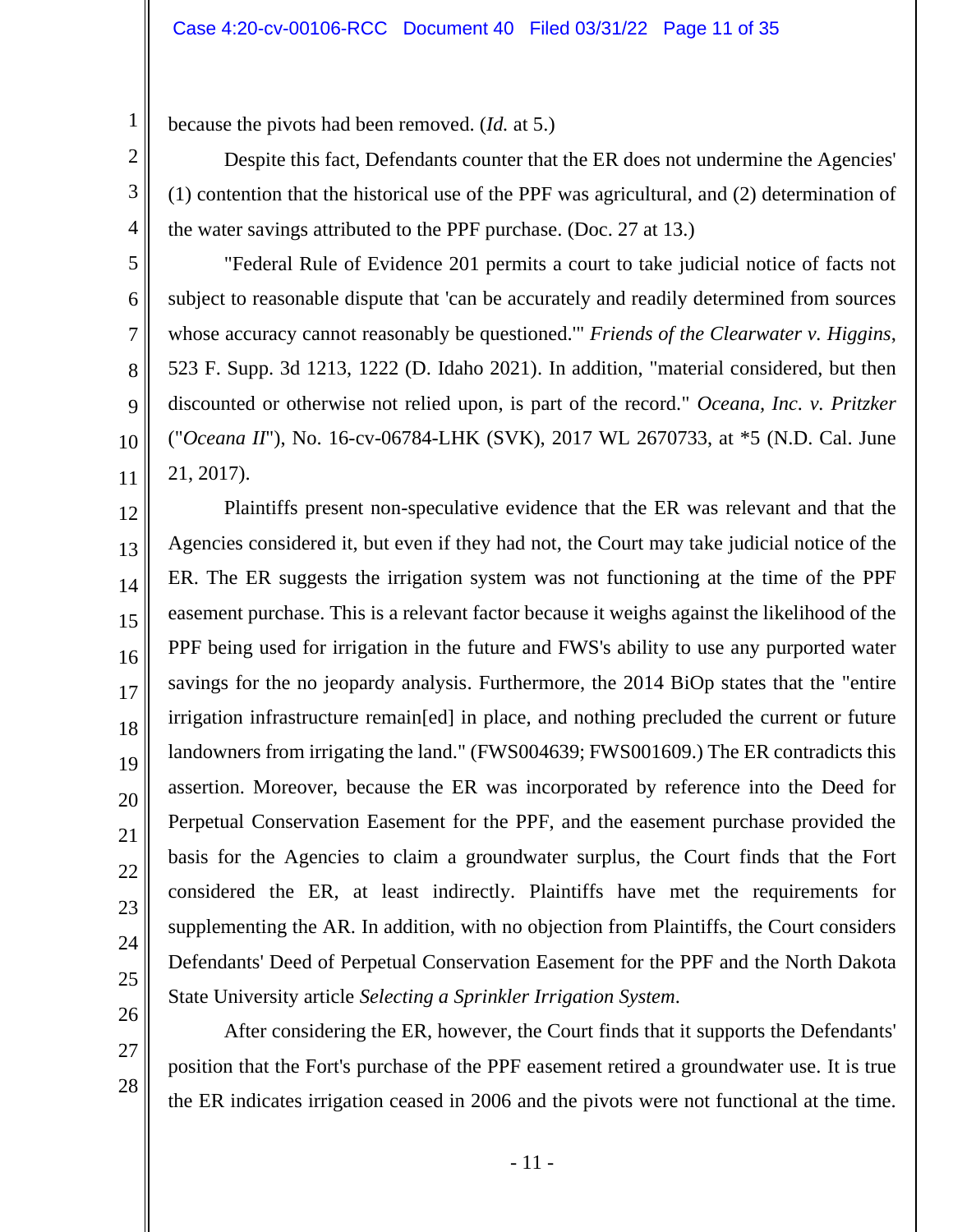(Doc. 19-1 at 3, 5.) But the ER also states that three agricultural irrigation wells *could still be used* for irrigation and that the property was being leased for agricultural purposes. (*Id.* at 3.) In addition, the *Selecting a Sprinkler Irrigation System* article shows the costs related to repairing sprinkler irrigation systems, supporting Defendants' contention that even with broken pivots, the easement could have been repaired and used for agricultural irrigation. (Doc. 26-4 at 4.) On the whole, the ER suggests that although the easement was not currently being used in such a manner, it was not yet "retired" and could plausibly have been fixed and used for agricultural irrigation in the future. Thus, the Court incorporates the ER into the AR but finds it does not undermine the Fort's conclusions.

10

11

12

13

14

15

16

17

18

19

20

21

22

23

24

25

1

2

3

4

5

6

7

8

9

### *c. Arizona Republic Article ("AzRA")*

The AzRA is a news story indicating that the real estate listing for the PPF easement was zoned for residential use. (Doc. 19-3 at 3.) Plaintiffs allege the AzRA quoted FWS and the Fort, demonstrating that the document "passed before the eyes" of the Agencies and should be included in the AR. (Doc. 24 at 14.)

Like they claim with the ER, Defendants claim there is no evidence suggesting they reviewed the AzRA. (Doc. 27 at 13.) This article, they state, was released in September 2007, shortly after the 2007 BiOp, not during the consideration of the 2014 BiOp. (*Id.*) In addition, they assert that just because the author spoke to someone in public relations that does not mean that the Agencies' decisionmakers knew of or considered this article. (*Id.* at 14.) Moreover, Defendants claim the article's assertions are double hearsay and not admissible. (*Id.*) Finally, Defendants believe the AzRA could be construed as sales puffery, a way to promote the property in an attempt to sell it. (*Id.*) Sales puffery does not convert the easement from what it was originally used for (agricultural irrigation) to residential use, Defendants claim. (*Id.*) Thus, Defendants assert the AzRA does not undermine FWS's conclusion that purchasing the PPF easement stopped a potential agricultural groundwater use. (*Id.*)

26 27

28

The administrative record includes documents which the decisionmaker reviewed as well as "documents that were considered and relied upon by subordinates who provided recommendations to the decision-maker." *Regents of Univ. of Calif. v. U.S. Dep't of*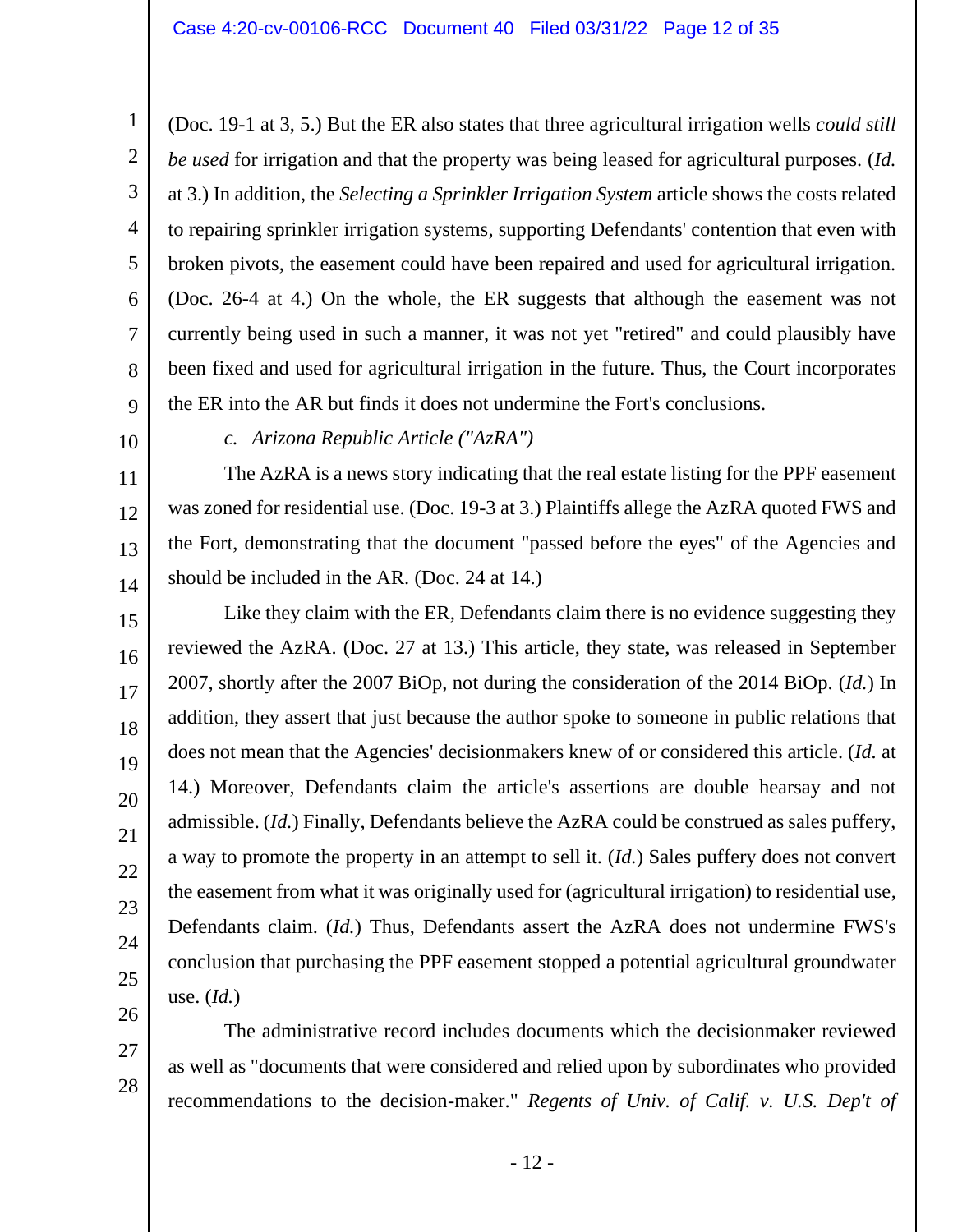*Homeland Sec.*, No. C 17-05211 WHA, 2017 WL 4642324, at \*2 (N.D. Cal. Oct. 17, 2017).

The Court finds that Plaintiffs have not shown Defendants considered the AzRA when formulating the 2014 BiOp. Plaintiffs simply say that Defendants' representatives commented in this article but do not indicate that these alleged representatives had any role in the creation of the 2014 BiOp or the Fort's evaluation of groundwater savings. Moreover, the long length of time between the publication of the article in 2007 and the 2014 BiOp weighs against concluding that the Agencies reviewed the AzRA when developing the 2014 BiOp. Therefore, Plaintiffs have not provided clear, non-speculative evidence that the Agencies considered this article.

10 11 12 13 14 15 16 17 18 While the AzRA stated that the PPF easement was listed and marketed for residential development, this does not undermine Defendants' assertion that the PPF easement's prior use was agricultural, or that the purchase eliminated the possibility the easement could be used for agricultural purposes in the future. Because the property was ultimately converted to the PPF easement, the AzRA is not definitive evidence of future use of the land, nor does it undermine Defendants' analysis that the historic use was for agricultural purposes. Therefore, Plaintiffs have not shown the AzRA was relevant to Defendants' determination that the purchase of the easement halted agricultural use indefinitely. Thus, the Court will not supplement the AR with the AzRA article.

19

20

21

22

23

24

25

26

27

28

1

2

3

4

5

6

7

8

9

*d. CCRN Presentation, Climate Science Report, and Prucha Hydrology Report*

Plaintiffs claim on December 3, 2020 they provided the Agencies—and the Agencies acknowledged receipt of—three new studies showing the adverse impact of the Fort's groundwater pumping. (Doc. 24 at 15.) At that time, Plaintiffs asked to reinitiate a Section 7(a)(2) consultation based on this new evidence and gave notice of their intent to file a citizen's suit. (*Id.*) Plaintiffs claim Defendants refused, giving rise to Plaintiffs' seventh and ninth causes of action alleging the Agencies violated their Section 7 substantive duty by failing to reinitiate consultation. (Doc. 1 at 47–51.) Plaintiffs believe the documents should be included in the AR because the Agencies considered and possessed these documents when they refused to reinitiate consultation. (*Id.*) Moreover, Plaintiffs assert Defendants cannot ignore a request for reinitiation of consultation simply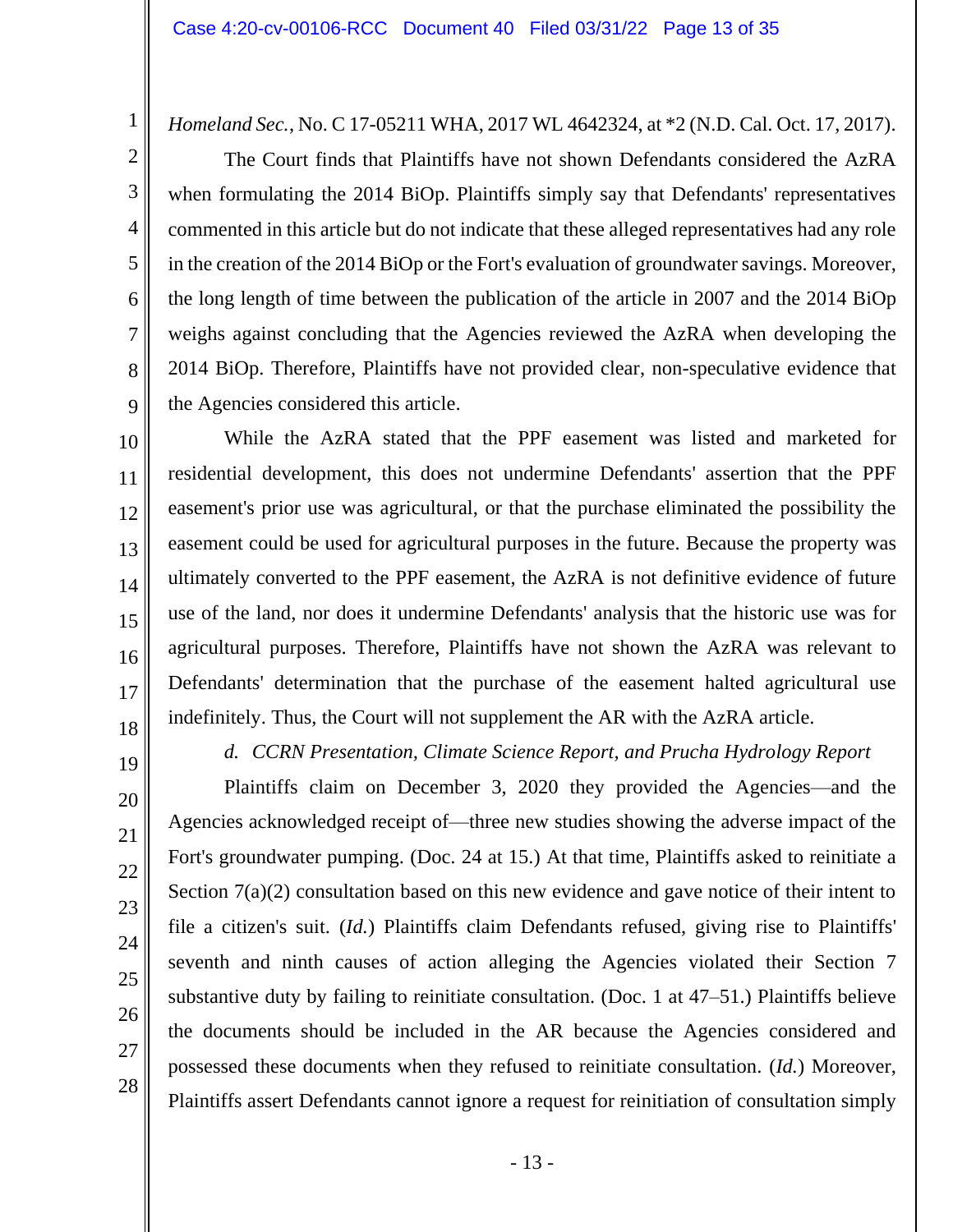1

2

3

4

5

6

7

8

9

10

11

12

13

14

15

16

17

18

19

20

21

22

23

24

25

26

27

28

by leaving evidence out of the AR, and these documents show there was new information that mandated a new consultation. (*Id.* at 16.)

Defendants respond that these studies should not be part of the AR because Plaintiffs cannot challenge the conclusions in an ESA consultation simply by presenting postdecisional evidence. (Doc. 27 at 14.) Defendants believe that permitting this postdecisional evidence would allow Plaintiffs to create their own AR by mailing a demand letter and including their preferred AR documents on the eve of litigation. (*Id.* at 15.) More pointedly, Defendants claim they did not refuse to reinitiate consultation and had planned to begin consultation in 2021 in preparation of a new Biological Assessment. (*Id.*)

Plaintiffs reply that they do not submit these documents to support their claims that the 2014 BiOp is arbitrary and capricious. (Doc. 29 at 8.) Rather, they are to show that new information required reinitiation of consultation, thus they are not post-decisional. (*Id.* at 9.) Plaintiffs also state Defendants reference the documents in their response to the notice of intent to sue, and that the reference precludes the argument that the studies should be excluded from the AR. (*Id.*)

An ESA citizen-suit claim allows private persons to "commence a civil suit" against a governmental agency for failure to perform any non-discretionary act or duty. 16 U.S.C.  $\S$  1540(g)(1)(C). As previously stated, Section 7 of the ESA creates a substantive duty to "insure that any action authorized, funded, or carried out by such agency . . . is not likely to jeopardize" the existence of the species or adversely modify its habitat. 16 U.S.C. §  $1536(a)(2)$ . However, an action agency "may not rely solely on a[n] FWS [BiOp] to establish conclusively its compliance with its substantive obligations." *Pyramid Lake Paiute Tribe of Indians*, 898 F.2d at 1415. To comply, the consulting and action agencies must reinitiate consultation when "new information reveals effects of the action that may affect listed species or critical habitat in a manner or to an extent not previously considered." 50 C.F.R. §§ 402.16(b), (d).

In general, agency decisions under the ESA are governed by the Administrative Procedure Act ("APA"). *Good Samaritan Hosp., Corvallis v. Mathews*, 609 F.2d 949, 951 (9th Cir. 1979) (citing 5 U.S.C. § 706(2)). Under the APA, post-decisional documents are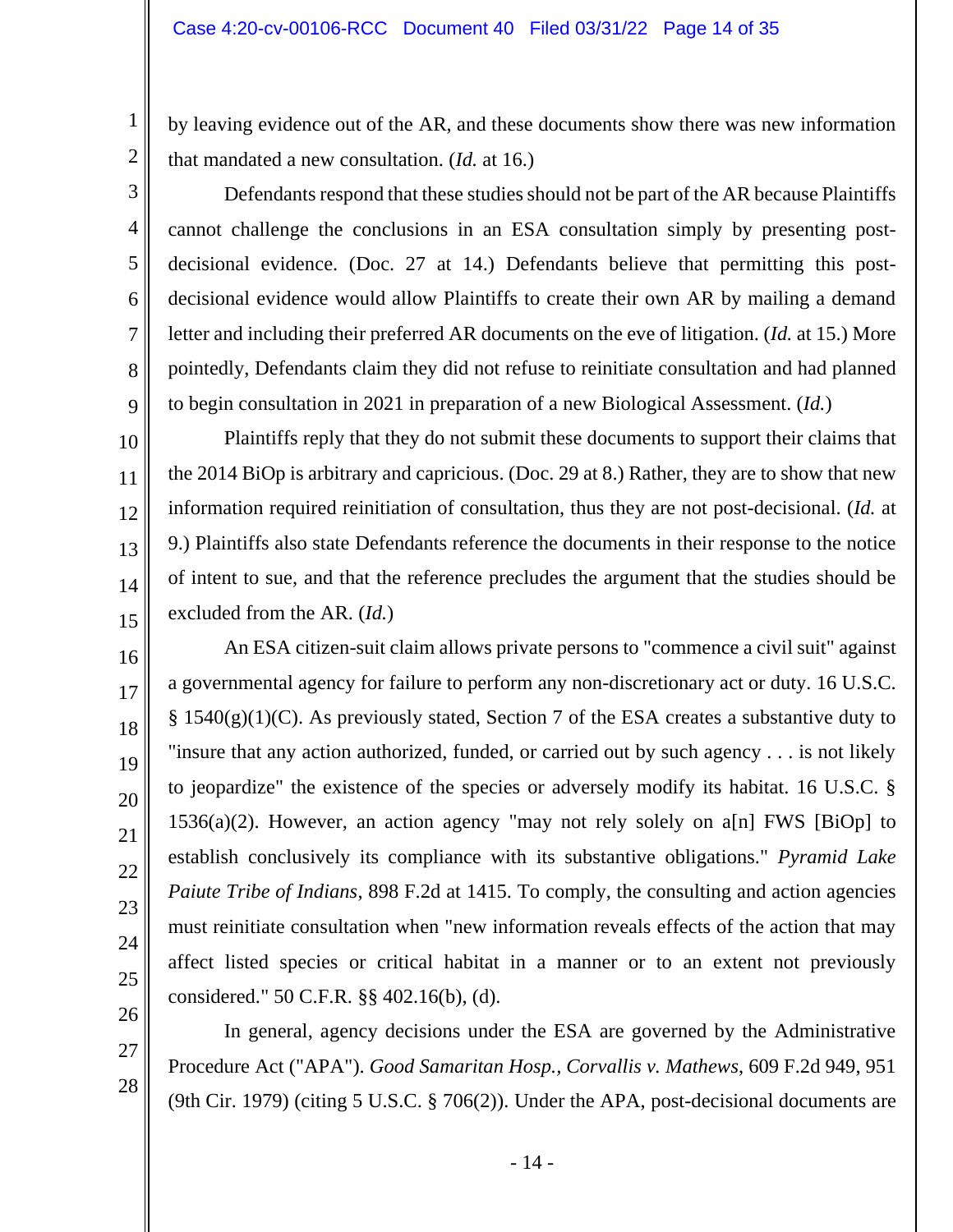1 2 3 4 5 6 7 8 9 10 11 12 13 14 15 16 17 18 19 20 not included in the AR. *Friends of the Clearwater*, 523 F. Supp. 3d at 1222 ("post-decision information cannot be used to challenge the merits of the agency's decision"). However, the APA only applies where there is "no other adequate remedy in a court." 5 U.S.C. § 704. Because an ESA citizen-suit provides a private remedy by statute, the APA is not applicable when determining the scope of the court's review. *Washington Toxics Coal. v. Envtl. Prot. Agency*, 413 F.3d 1024, 1034 (9th Cir. 2005); *W. Watersheds Project v. Kraayenbrink*, 632 F.3d 472, 497 (9th Cir. 2011) ("because the ESA provides a citizen suit remedy—the APA does not apply in such actions"). In a citizen-suit, the court "may consider evidence outside the administrative record for the limited purposes of reviewing Plaintiffs' ESA claim." *W. Watersheds Project*, 632 F.3d at 497; *Wildearth Guardians v. U.S. Fed. Emergency Mgmt. Agency*, No. CV 10-863-PHX-MHM, 2011 WL 905656, at \*3 (D. Ariz. Mar. 15, 2011). Under these circumstances, the court has discretion to permit supplementation for the purpose of the ESA citizen suit, *id.* (citing *San Francisco Baykeeper v. Whitman*, 297 F.3d 877, 886 (9th Cir. 2002)), and may consider postdecisional information if it encompasses "evidence that is relevant to the question of whether relief should be granted," *Wildearth Guardians v. U.S. Fed. Emergency Mgmt. Agency*, No. CV 10-863-PHX-MHM, 2011 WL 905656, at \*3 (D. Ariz. March 15, 2011). However, "because the [post-decisional] evidence is not part of the record, it must be otherwise admissible." *Friends of the Clearwater*, 523 F. Supp. 3d at 1222; *Orr v. Bank of Am., NT & SA*, 285 F.3d 764, 773 (9th Cir. 2002).

Plaintiffs conveyed the proposed documents several years after the release of the 2014 BiOp. The documents, therefore, should not supplement the AR for the purpose of considering the merits of Plaintiffs' challenge to the 2014 BiOp. However, Plaintiffs present the proposed documents to demonstrate that the Agencies violated the ESA by erroneously refusing to reinitiate consultation after receiving the information contained in the documents and the notice of intent to sue. It is impossible to determine whether the reinitiation of consultation was necessary without considering the documents. Therefore, the Court will allow the AR to be supplemented with the three documents.

28

In summary, the Court supplements the AR with the ER, the Deed of Perpetual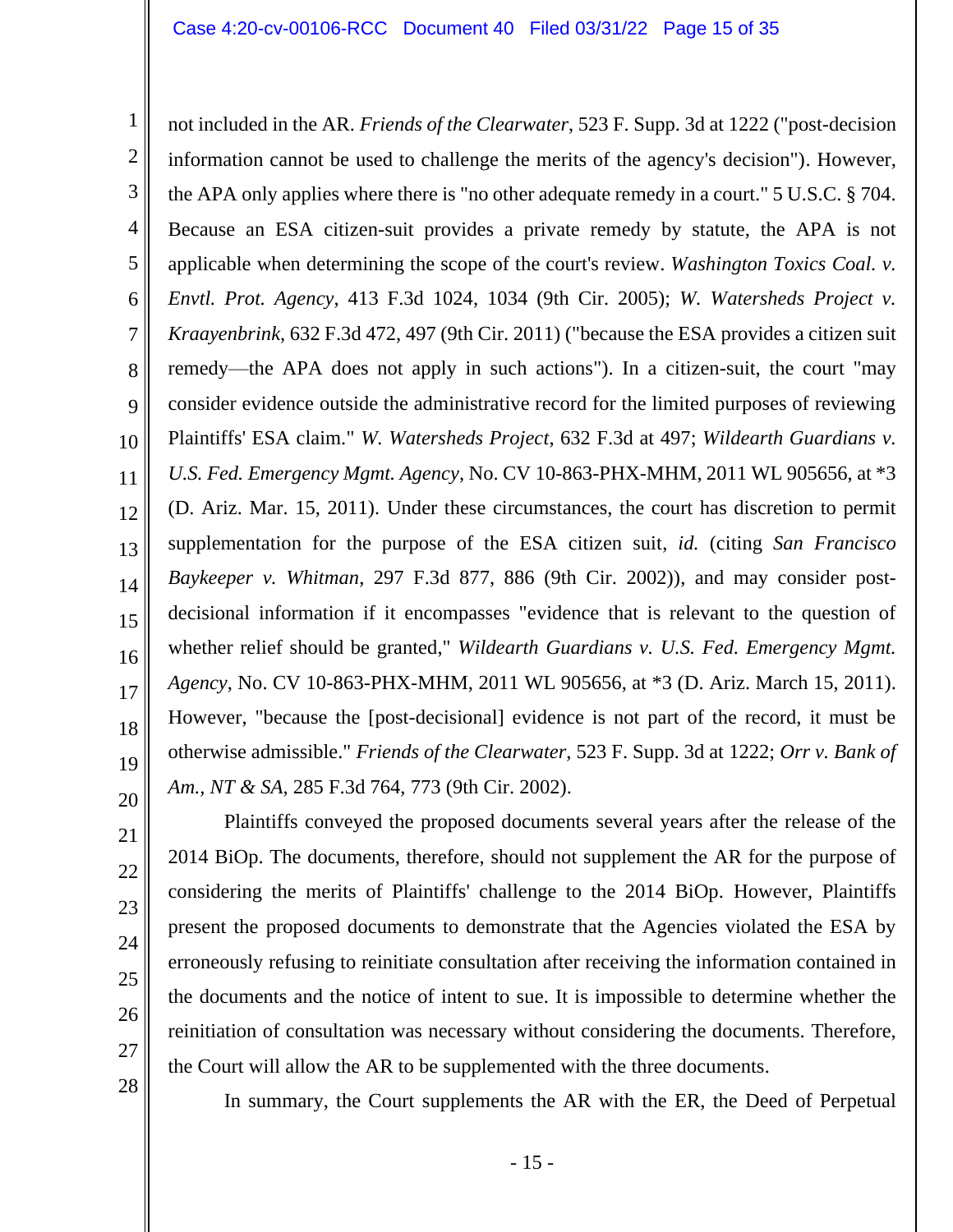Conservation Easement for the PPF, and the North Dakota State University article entitled *Selecting a Sprinkler Irrigation System*. It also supplements the AR with the CCRN Presentation, Climate Science Report, and Prucha Hydrology Report for the sole purpose of considering Plaintiffs' allegation that Defendants violated their substantive duty when they refused to reinitiate Section 7 consultation. The Court will not, however, include the AzRA in the AR.

7 8

1

2

3

4

5

6

# **IV. MOTION FOR SUMMARY JUDGMENT**

### *a. Standard of Review*

9 10 11 12 13 14 15 "Summary judgment is a particularly appropriate tool for resolving claims challenging agency action." *Defenders of Wildlife v. Salazar*, 729 F. Supp. 2d 1207, 1215 (D. Mont. 2010). When the facts are undisputed, upon summary judgment, a court must "determine whether or not as a matter of law the evidence in the administrative record permitted the agency to make the decision it did." *Occidental Eng'g Co. v. INS*, 753 F.2d 766, 769 (9th Cir. 1985). The Court finds the AR establishes the facts necessary for judicial review, and it may render an opinion as a matter of law.

16

17

18

19

20

21

22

*b. Administrative Procedure Act ("APA")*

Agency decisions under the ESA are governed by the APA, and for summary judgment, "[t]he review is not a determination of whether there is any genuine issue as to any material fact . . . , but rather whether the agency action was arbitrary, capricious, an abuse of discretion, not in accordance with law, or unsupported by substantial evidence on the record taken as a whole." *Good Samaritan Hosp., Corvallis*, 609 F.2d at 951 (citing 5 U.S.C. § 706(2)).

28

"Review under the arbitrary and capricious standard is deferential . . . ." *Nat'l Ass'n of Home Builders*, 551 U.S. at 658. The reviewing court's "role is simply to ensure that the [agency] made no 'clear error of judgment' that would render its action 'arbitrary and capricious.'" *Lands Council v. McNair*, 537 F.3d 981, 993 (9th Cir. 2008) (en banc), *overruled on other grounds by Winter v. Nat. Res. Def. Council*, 555 U.S. 7 (2008). A decision is not arbitrary and capricious when "a rational connection [exists] between facts found and conclusions made by the defendant agencies." *Conservation Cong. v. Finley*,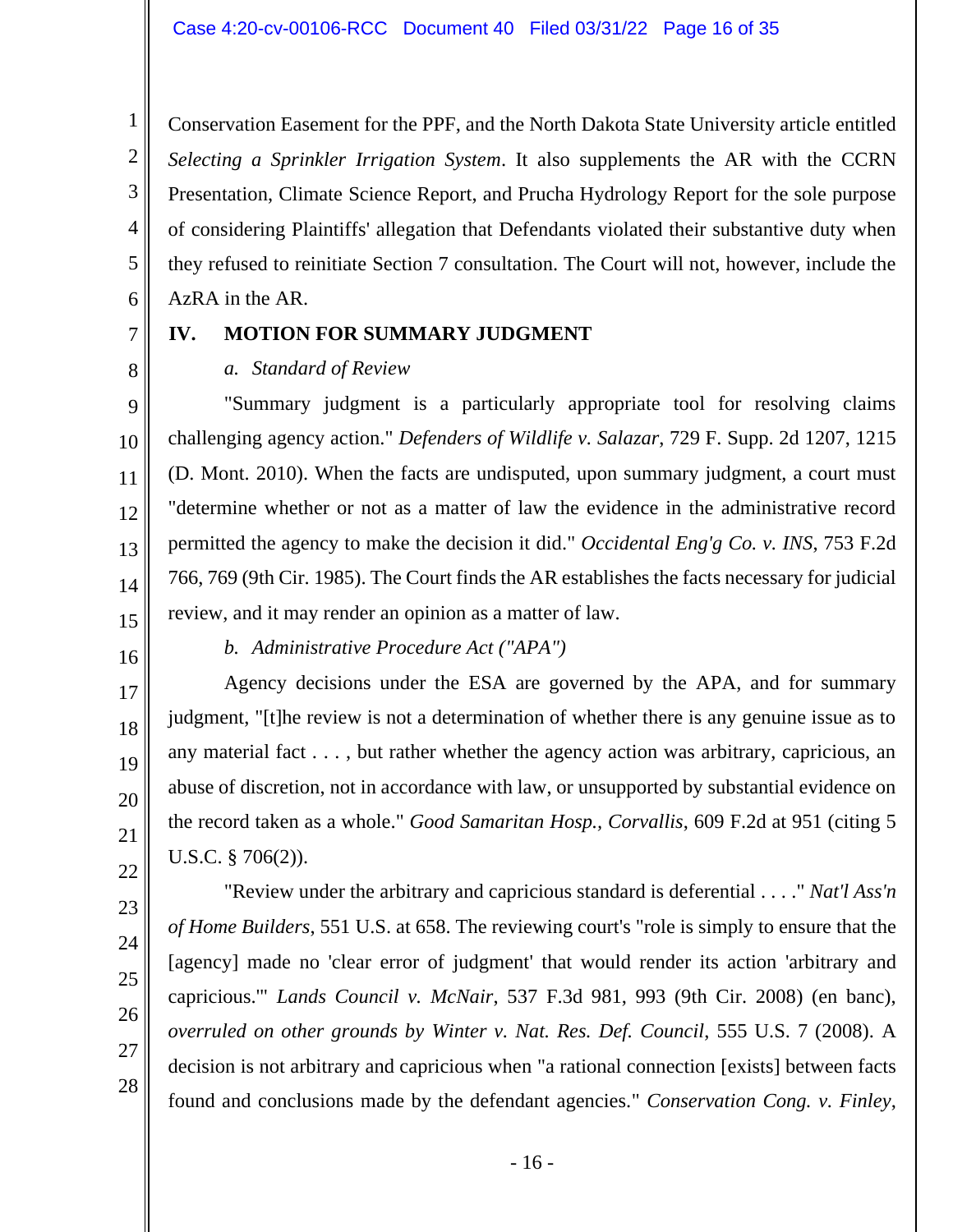774 F.3d 611, 617 (9th Cir. 2014). Accordingly, a reviewing court should "not vacate an agency's decision unless" the agency (1) "has relied on factors which Congress had not intended it to consider," (2) ignored "an important aspect of the problem," (3) explained its decision with no evidence, or (4) provided an explanation that "is so implausible that it could not be ascribed to a difference in view or the product of agency expertise." *Nat'l Ass'n of Home Builders*, 551 U.S. at 658 (quoting *Motor Vehicle Mfrs. Ass'n of U.S., Inc. v. State Farm Mut. Auto. Ins. Co.*, 463 U.S. 29, 43 (1983)).

If the court finds the record is insufficient to support the agency's action, "the proper course, except in rare circumstances, is to remand to the agency for additional investigation or explanation." *Fla. Power & Light Co. v. Lorion*, 470 U.S. 729, 744 (1985).

*c. GeoSystems Report*

1

2

3

4

5

6

7

8

9

10

11

12

13

14

15

16

17

18

19

20

21

22

23

24

25

26

27

28

FWS's no jeopardy determination relied upon the USGS Groundwater Model's simulation of the effects on baseflows through 2030 and on a Groundwater Demand Accounting. (ARMY000555–587; ARMY000653–660.) FWS considered the Groundwater Model the best available evidence for evaluating "future baseflow conditions." (FWS004682.) Plaintiffs disagree, contending that two other reports provided the best available evidence of the effect of groundwater pumping on the water levels along the San Pedro River: the Geosystems Report and the Lacher Report. (Doc. 18 at 35.) Plaintiffs believe the Agencies' failure to consider these models violated the ESA. (*Id.* at 34.)

The GeoSystems Report was prepared for the Fort by an independent hydrology firm, GeoSystems Analysis, Inc., based on the USGS Groundwater Model. (FWS022558.) The GeoSystems Report considered baseflows in the San Pedro River Basin, anticipating that the Fort's groundwater pumping would continue at the same rate through 2105. (FWS022555–556; FWS022558.) It assessed baseflow declines from the Fort's action at three intervals: 2003, 2050, and 2105. (FWS022575.) The GeoSystems Report anticipated that peak declines should occur in 2050, wherein two areas of the San Pedro and Babocomari rivers will be pumped dry. (FWS022580.)

Plaintiffs contend FWS turned a blind eye to the effects occurring after 2030,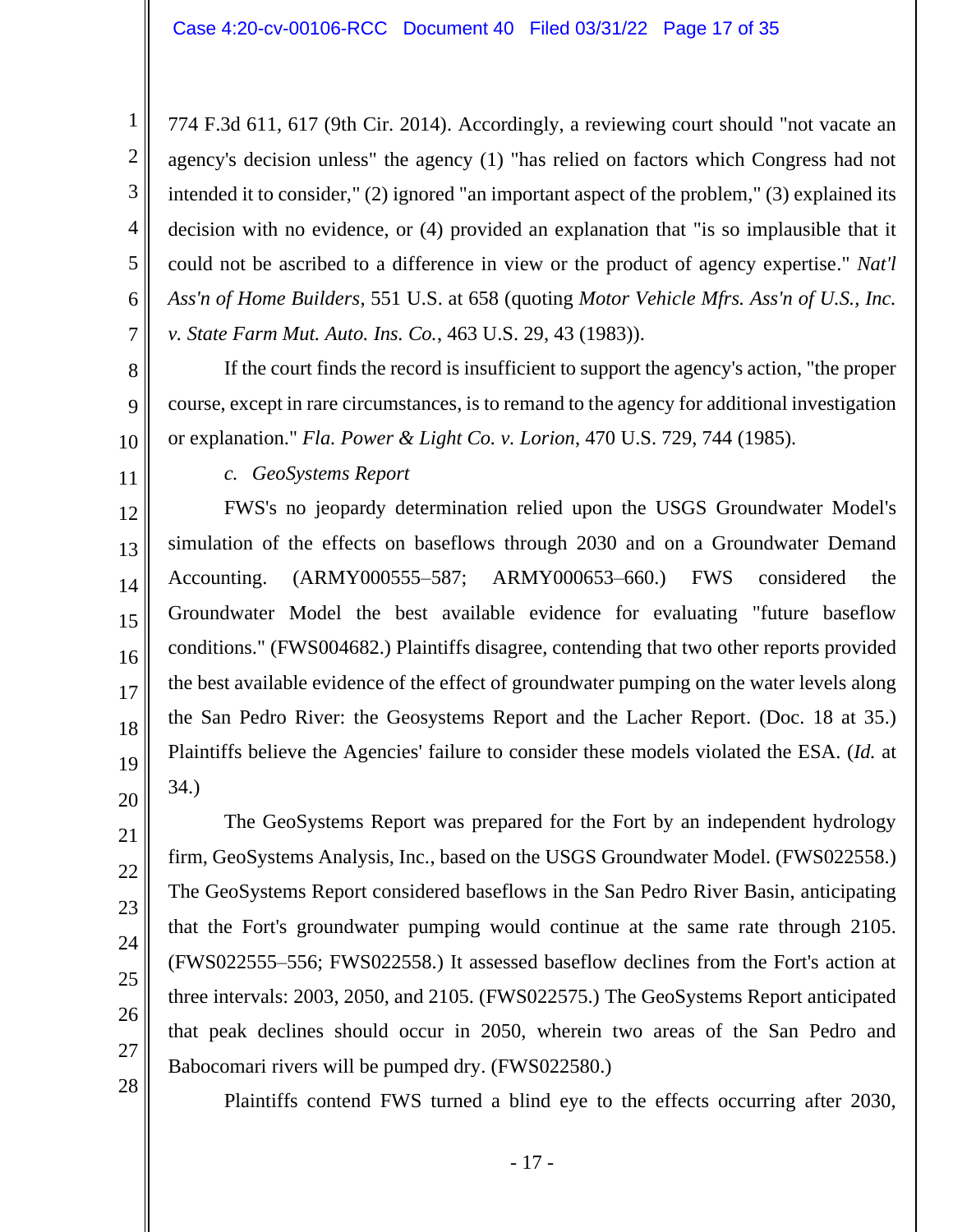1

2

3

4

5

6

7

8

9

10

11

12

truncating its analysis so that FWS could claim the Fort's groundwater pumping had a positive impact. (Doc. 18 at 35.) Plaintiffs believe the Agencies could not ignore the GeoSystems Report's conclusion that the results of the Fort's action are delayed, causing "peak impacts to stream flows 25 years later—that is, in 2050." (Doc. 28 at 22.) And so, Plaintiffs claim that by limiting the assessment to 2030, FWS ignored the lag time between groundwater pumping and the resultant baseflow declines. (Doc. 18 at 35–36.) Moreover, Plaintiffs claim the Agencies cannot unreasonably assume there would be no pumping after 2030. (Doc. 28 at 22.) Furthermore, Plaintiffs claim that by limiting the analysis to 2030, the Agencies have violated their state statutory duty to ensure water can be utilized "for at least one hundred years." (*Id.* at 22, n.8 (citing A.R.S.  $\S$  45-576(L)(1)).) Therefore, Plaintiffs assert FWS overlooked an important aspect of the problem, and the Agencies conclusions did not rationally relate to the best available data, violating the ESA.

13 14 15 16 17 18 19 20 21 22 23 24 25 26 27 28 Defendants counter the Fort did, in fact, consider the GeoSystems Report in the Groundwater Modeling analyses for the PBA and adopted the relevant and reliable portions. (Doc. 25 at 18–19.) However, FWS claims it adopted the Army's Groundwater Modeling as the best scientific evidence available because there were flaws in the GeoSystems Report. (*Id.* at 17–18.) The Fort disagreed with the population growth estimates—the GeoSystems Report assumed that the Fort's population growth would steadily increase, but this projection was "demonstrably inaccurate." (*Id.* at 19, 22.) Similarly, the GeoSystems Report anticipated ever-increasing pumping, but the Agencies note that even the GeoSystems Report admits it likely overstated pumping and the effect on baseflow. (*Id.* at 19–21.) Instead, the Fort utilized a constant value. (*Id.* at 19, 22.) In addition, the Agencies state that they did consider the lag time between pumping and its effect on groundwater levels by extending their analysis beyond the ten-year action period, adding six years. (*Id.* at 25.) Moreover, Defendants note that the agency action under consideration in the 2014 BiOp was the Fort's groundwater pumping until 2024, and estimating baseflow beyond 2030 extends beyond an action that is reasonably certain to occur because of the "uncertainty in predicting government programs, budgets, and missions . . . ." (*Id.* at 21–22.) Finally, under Section 321 of the Defense Authorization Act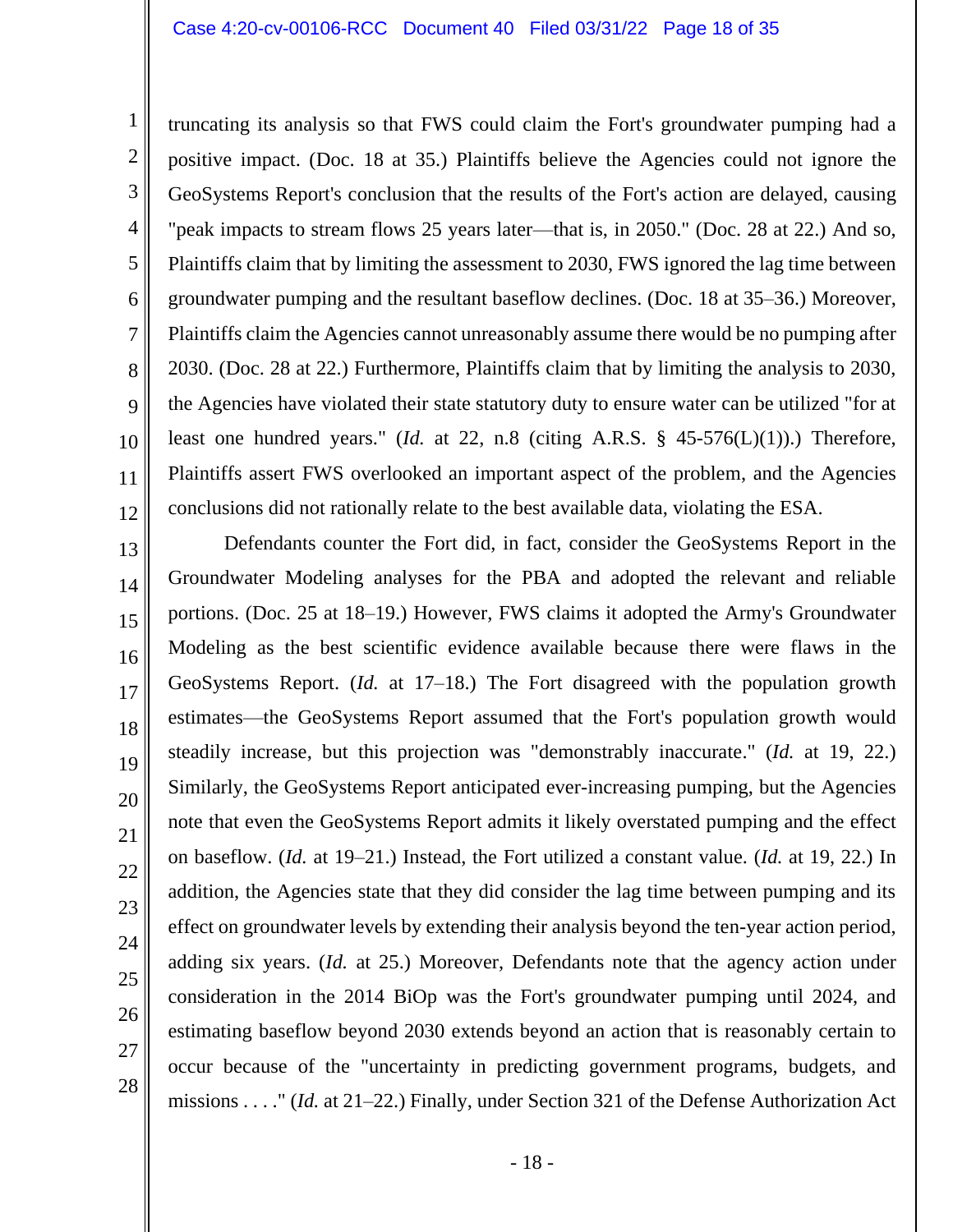1

2

3

4

5

19

20

21

22

23

24

25

26

27

28

of 2004, the Fort cannot be liable for the water consumption not attributable to the Fort, and the GeoSystems Report's overestimation of the amount of groundwater pumping makes the Fort accountable for non-Fort water consumption. (*Id.* at 23.) Plaintiffs' argument is a mere disagreement with the Agencies' conclusions, the Agencies claim, but does not constitute an ESA violation. (*Id.* at 23.)

6 7 8 9 10 11 12 13 14 15 16 17 18 To come to a no jeopardy conclusion, agencies must use "the best scientific and commercial data available." 16 U.S.C. § 1536(a)(2). An agency cannot "disregard[] available scientific evidence that is in some way better than the evidence [it] relies on." *Native Ecosystems Council v. Marten*, 883 F.3d 783, 791 (9th Cir. 2018). However, the court must "conduct a particularly deferential review of an agency's predictive judgments about areas that are within the agency's field of discretion and expertise . . . as long as they are reasonable." *Lands Council*, 537 F.3d at 993; *Forest Guardians v. U.S. Forest Serv.* ("*FG v.* USGS"), 329 F.3d 1089, 1099 (9th Cir. 2003). A court may not "substitute [its] judgment for the agency's in determining which scientific data to credit, so long as the [agency's] conclusion is supported by adequate and reliable data." *Conservation Cong.*, 774 F.3d at 620. Courts can "reject an agency's choice of a scientific model only when the model bears no rational relationship to the characteristics of the data to which it is applied." *San Luis & Delta-Mendota Water Auth. v. Jewell*, 747 F.3d 581, 621 (9th Cir. 2014).

Here, FWS chose to rely upon the USGS Groundwater Model over the GeoSystems Report as the best available evidence. The Agencies acknowledged—but ultimately disregarded—parts of the GeoSystems Report. FWS provided cogent reasons for doing so: (1) the Fort was unable to accurately predict its actions beyond 2024, and so the GeoSystems Report's assumption of the Fort's groundwater use beyond 2030 was too speculative; (2) the GeoSystems Report made a faulty assumption that the Fort's population would steadily increase; (3) the population estimate resulted in groundwater use not attributable to the Fort; and (4) the calculations in 2050 and 2105 extended the effects of the Fort's actions beyond the time that the actions were reasonably certain to occur.

First, there was no requirement under the ESA that FWS assess the actions of the Fort beyond ten years, and previous BiOps have similarly limited timeframes. *See Ctr. for*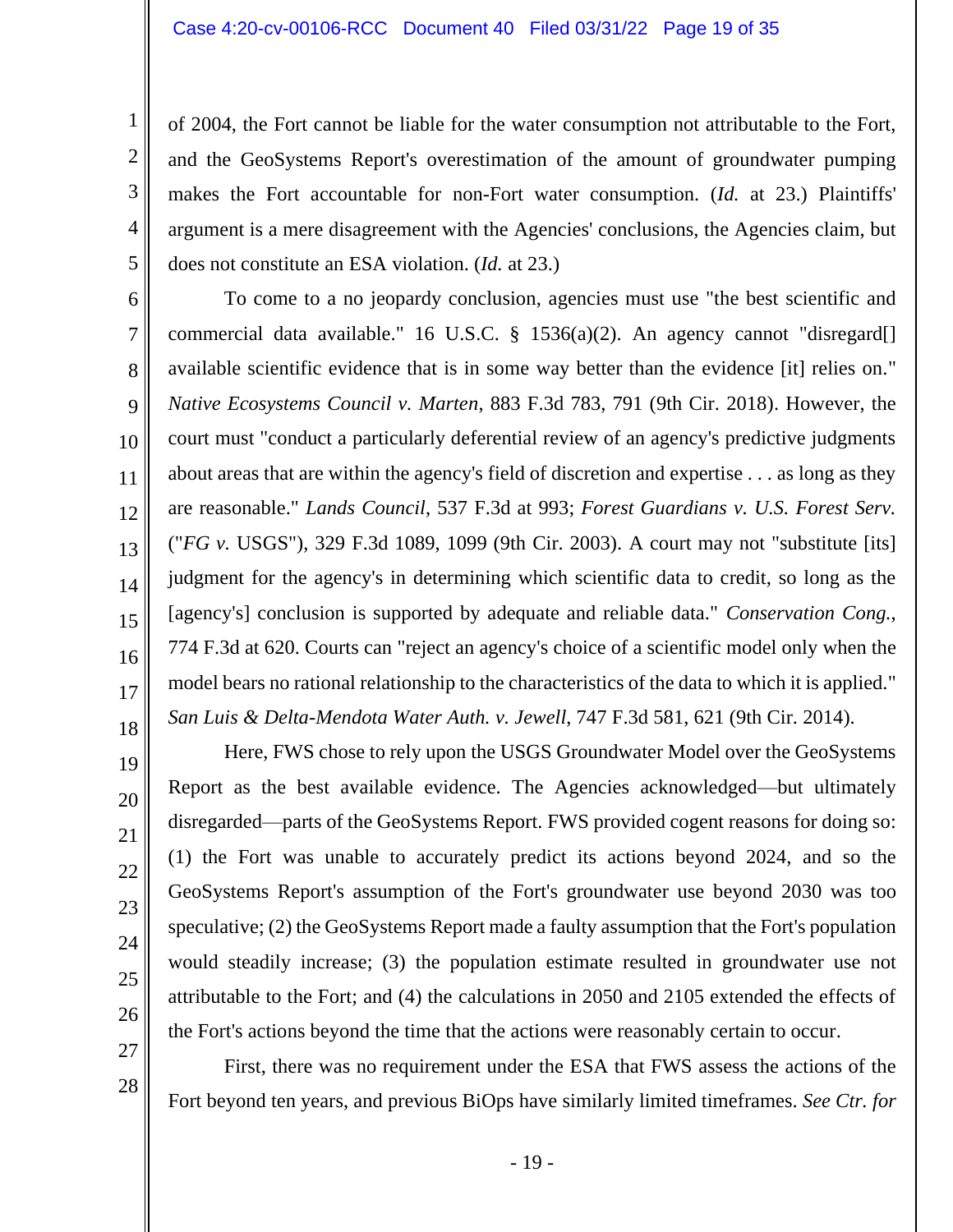*Biological Diversity*, 804 F. Supp. 2d at 994 ("Under the ESA, FWS must *evaluate the impacts of the entire agency action*, which include the Fort's operations *from 2006 to 2016.*") (emphasis added); *see also Rumsfeld*, 198 F. Supp. 2d at 1147 (biological assessment evaluated the Fort's actions for a ten-year period); *Oceana II*, 125 F. Supp. 3d at 247 (limiting BiOp term to ten years); *see* Interagency Cooperation–Endangered Species Act of 1973, 51 Fed. Reg. 19,926, 19,932 (June 3, 1986) (the effects of an agency's action "will involve consideration of the present environment . . . as well as the environment that will exist *when the action is completed* . . . .").

9 10 11 12 13 14 15 16 17 18 Second, "[a] consequence [of an agency's action] is caused by the proposed action if it would not occur but for the proposed action and *it is reasonably certain to occur*." 50 C.F.R. § 402.02(d) (emphasis added). While groundwater pumping is likely to continue, it is unclear from the data to what extent. In addition, FWS observed that the GeoSystems Report did not have reliable data about either population growth or water usage. FWS's conclusion that the GeoSystems's estimate was inaccurate was rational, as was FWS's reliance on the USGS Groundwater Model. Although some amount of groundwater pumping is likely to occur beyond 2030, Plaintiffs have not shown that the GeoSystems Report provides superior scientific data such that FWS was required to utilize it as the best available evidence.

Next, Plaintiffs claim the ten-year limit violates state statute, but do not explain how the statute creates a duty to consider effects for one-hundred years in an ESA claim. The agency must consider impacts on the environment during the action, 51 Fed. Reg. 19,932, and FWS has considered six years beyond when the Fort's action is reasonably certain to occur.

24 25 26

19

20

21

22

23

1

2

3

4

5

6

7

8

27

28

In addition, Section 321 of the Defense Authorization Act of 2004 limits the Fort's Section 7 responsibility for water consumption, stating that water use "that is not the direct or indirect effect of the agency action . . . shall not be considered in determining whether such agency action is likely to jeopardize the continued existence of any endangered or threatened species . . . ." National Defense Authorization Act for Fiscal Year 2004, Pub. L. No. § 108-136, 117 Stat. 1392, 1437 (2004). Because the GeoSystems Report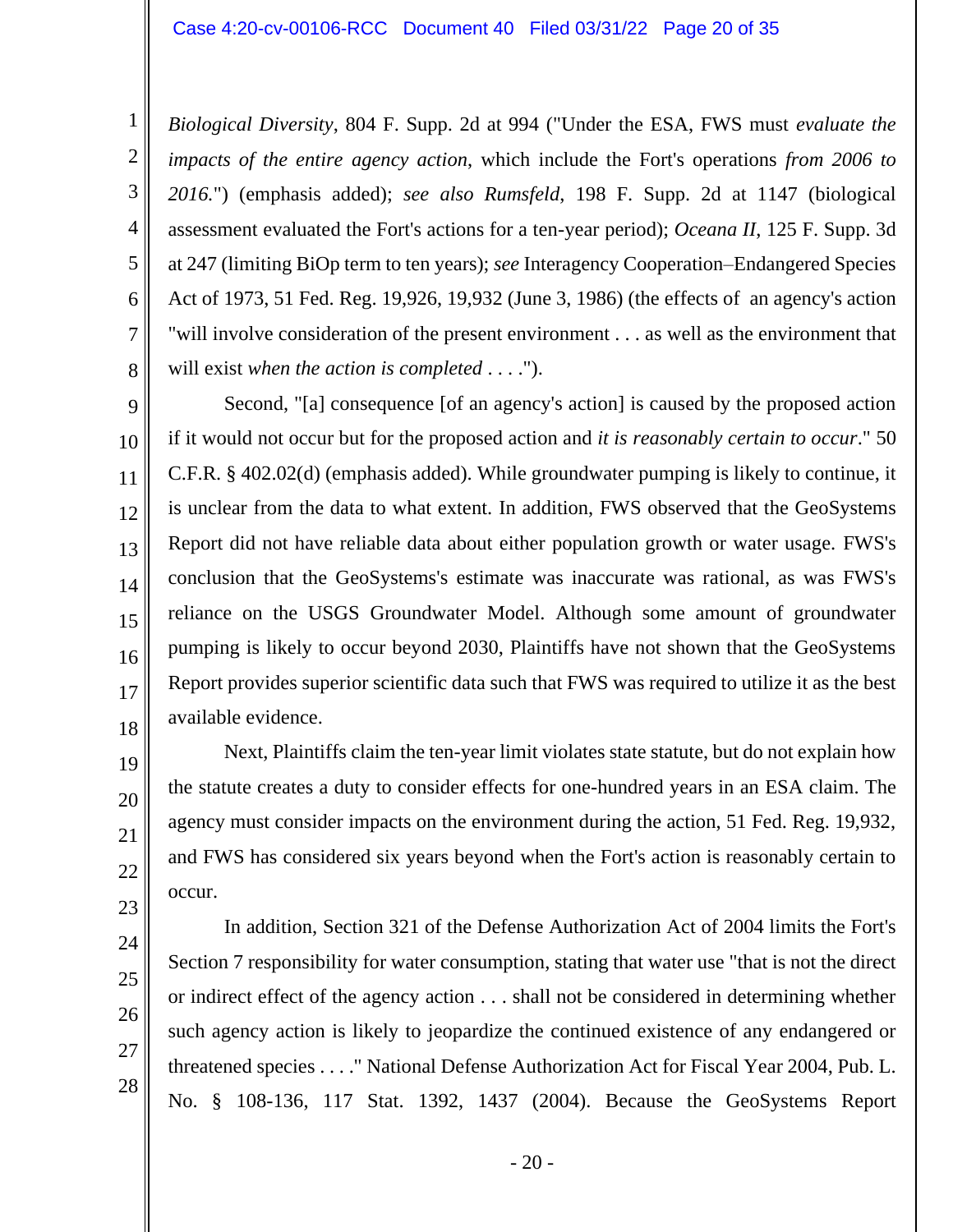overestimated the population, it made the Fort accountable for non-Fort water use. FWS reasonably decided that this projection was not reliable and was not the best available evidence.

In sum, the Agencies did not disregard the best available evidence. Rather, the Agencies considered the studies and determined that the USGS Groundwater Model constituted the best available evidence. This is a reasonable analysis, and the Court gives deference to this decision.

8

1

2

3

4

5

6

7

### *d. Lacher 2011 Report*

9 10 11 12 13 14 15 The second report Plaintiffs believe constitutes the best available evidence is a study performed by Dr. Laurel Lacher ("Lacher Study"). The Lacher Study was also based in part on the USGS Groundwater Model. Plaintiffs claim Defendants did not consider the Lacher Study's negative calculations of surface flows in 2050, and conveniently only disclosed the earlier 2003 and 2030 measurements, which show "positive impacts" on the San Pedro River Basin. (Doc. 18 at 35.) As with the GeoSystems Report, Plaintiffs claim FWS's disregard of Lacher's assessment of the effects of groundwater pumping past 2030 ignores the fact that there is a "time lag between groundwater pumping and the subsequent effects on stream flows," which only becomes apparent when considering a longer timeline than utilized in the USGS Groundwater Model. (*Id.* at 35.)

Defendants note that the Lacher Study was flawed from the beginning; it assumed an increase in population that "proved to be eight percent higher than the actual population in 2010." (Doc. 25 at 22.) The Lacher Study is therefore provably inaccurate because data provided during consultation showed "a decline in Fort-attributable water demand." (*Id.* at 22–23.) Defendants state the Lacher Study is also flawed because it assumes the Fort's groundwater pumping will continue to increase through 2105. (*Id.* at 21.)

Defendants reiterate that the 2014 BiOp only assessed the Fort's actions up until 2024 because of the inability to anticipate federal programs, budgeting, and mission requirements. (*Id.* at 13.) Defendants again claim the ten-year time frame is reasonable and consistently used to evaluate the effects of an agency's actions. (*Id.* at 22.) In addition, the Agencies state that they did consider lag time by extending their analysis to 2030. (*Id.* at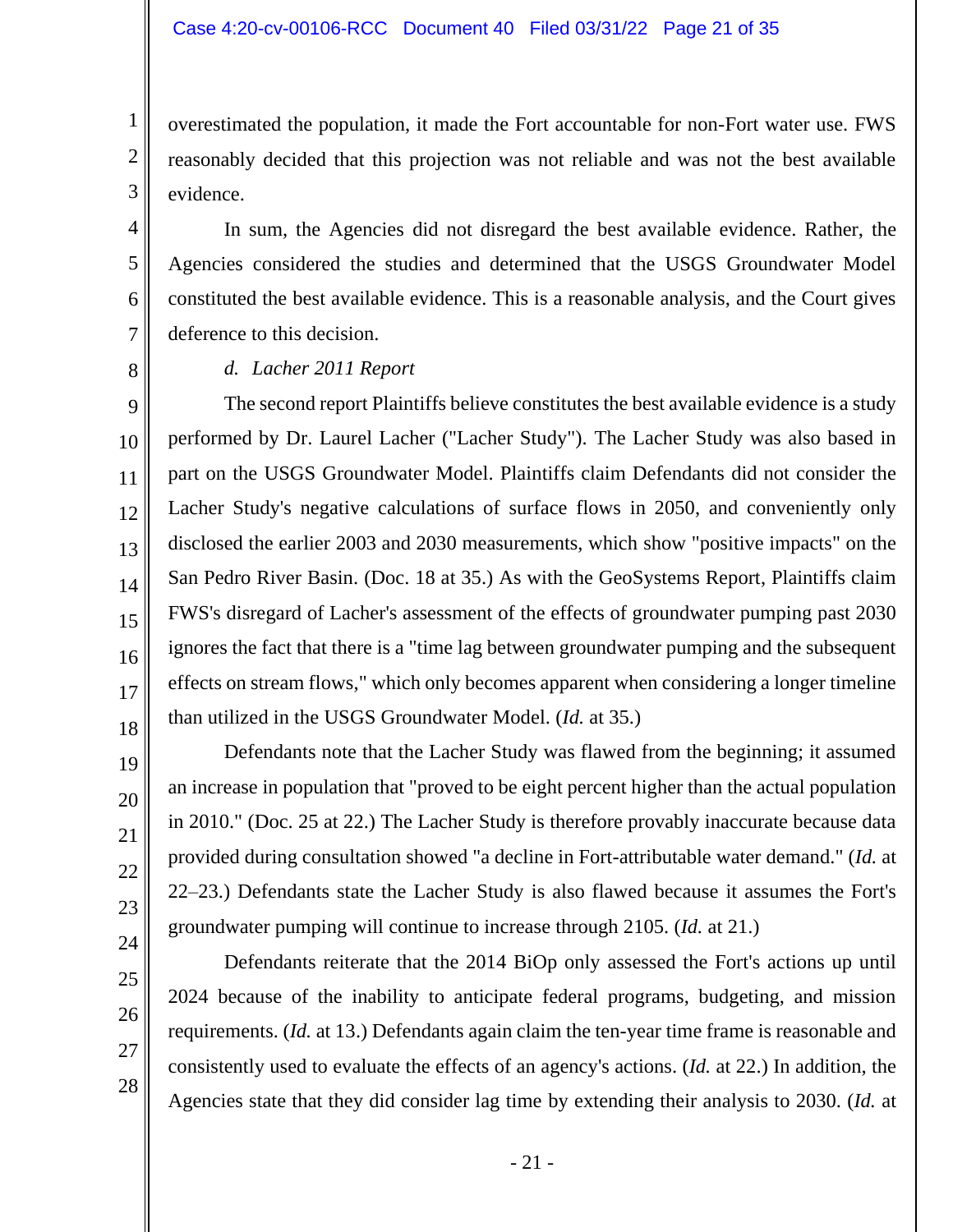25.) Nevertheless, despite the Lacher Study's deficiencies, Defendants claim they evaluated it and explained how they used the information. (*Id.* at 23.)

A consequence [of an agency's action] is caused by the proposed action if it would not occur but for the proposed action and *it is reasonably certain to occur*. 50 C.F.R. § 402.02(d) (emphasis added). In addition, Section 321 limits the Fort's Section 7 responsibility for water consumption to preclude water use "that is not the direct or indirect effect of the agency action." Pub. L. No. 108-136, 117 Stat 1392, 1437 (2004).

Like the GeoSystems Report, the Agencies considered the Lacher Study, noted its weaknesses, and decided not to adopt the study's conclusions beyond 2030 because it overestimated the Fort's population, resulting in an overestimation of the Fort's groundwater use. Moreover, Defendants reasonably found that to evaluate an agency's action beyond ten years made the data unreliable and the Fort could not foresee that the current action would be reasonably certain to occur beyond 2024. The district court has previously found ten years is an acceptable time for determining the effects of groundwater pumping. *See Ctr. for Biological Diversity*, 804 F. Supp. 2d at 994; *Rumsfeld*, 198 F. Supp. 2d at 1147; *Oceana II*, 125 F. Supp. 3d at 247. The Court finds that the 2014 BiOp acknowledged the Lacher Study, noted its weaknesses, and assessed the applicable affects during the applicable time. The Court cannot find that this analysis was arbitrary and capricious. The 2014 BiOp's conclusions are supported by adequate and reliable data during the ten-year evaluation period and Defendants have rationally explained why the Lacher Study's conclusions were unreliable and did not constitute the best available evidence.

22 23

1

2

3

4

5

6

7

8

9

10

11

12

13

14

15

16

17

18

19

20

21

### *e. Babocomari River Assessment to 2053*

Plaintiffs next say that Defendants inexplicably abandoned their rationale for limiting the effects to 2030 when they used a 50-year timeline to evaluate the effects on the Babocomari River. (Doc. 18 at 37.) This inconsistency fails to utilize the best available evidence and is arbitrary and capricious, Plaintiffs argue. (*Id.* at 36–37.) FWS responds that the 50-year estimate was not drawn from the GeoSystems Report or the Lacher Study, but rather from Leake et al. (2008). (Doc. 25 at 25–26.) Defendants contend that Leake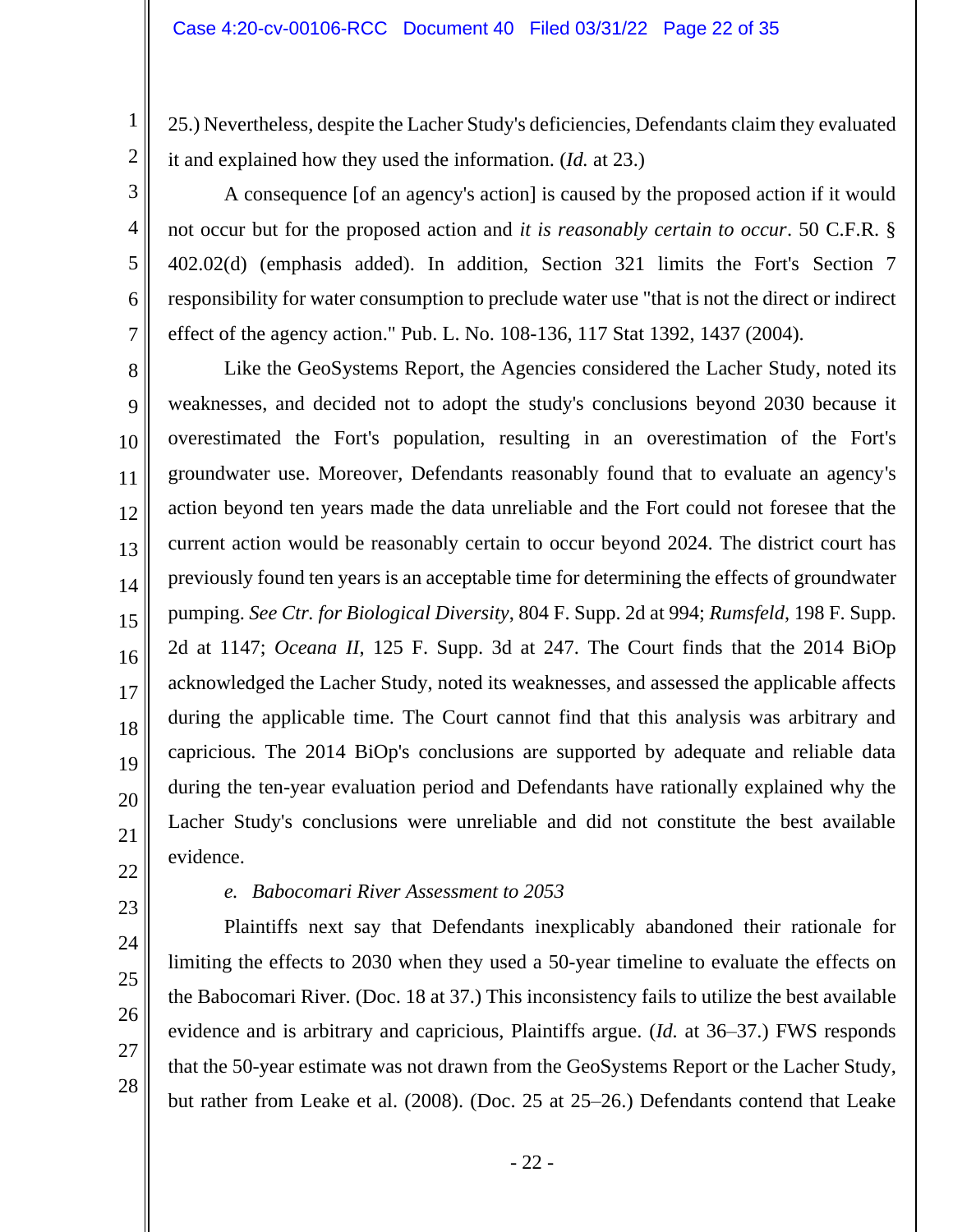included effects of the Fort's groundwater pumping based on "simulated groundwater conditions from 1902 through 2003," and not a prospective analysis of future use. (*Id.* at 26.) FWS reasoned that the timelines in the data available were inconsistent, and the Leake data was used to estimate the effects of conservation easements on stream discharge in the Babocomari River because the Groundwater Modeling did not do so. (*Id.*)

Where an agency's conclusions are supported by "adequate and reliable data," and the agency "considers all relevant data," a court must defer to the agency's judgment, "even when it is imperfect, weak, and not necessarily dispositive." *Conservation Cong.*, 774 F.3d at 620. Moreover, "the mere fact that the [agency] might have adopted 'internally inconsistent' positions throughout the decision-making process d[oes] not render the [the agency's] final decision arbitrary and capricious." *Nw. Coal. for Alternatives to Pesticides v. U.S. E.P.A.*, 544 F.3d 1043, 1051 (9th Cir. 2008). A district court may "uphold a decision of less than ideal clarity if the agency's path may reasonably be discerned." *Nat'l Ass'n of Home Builders*, 551 U.S. at 658.

The Court concludes that FWS's explanation for including the Leake study to measure the effects of groundwater pumping on the Babocomari River until 2050 was reasonably discernable. Leake provided adequate and reliable data about the future effects of groundwater pumping that Plaintiffs' two studies could not. Leake's assessment limited the effects of the Fort's groundwater pumping to the Fort's actions in the applicable tenyear action period. Unlike the GeoSystems Report, Leake did not speculatively anticipate future use beyond the action term. In addition, as noted previously, FWS considered and explained why it did not rely upon the GeoSystems Report to determine anticipated effects beyond 2050. The Court cannot find FWS's reliance is arbitrary or capricious.

23 24

25

26

27

28

1

2

3

4

5

6

7

8

9

10

11

12

13

14

15

16

17

18

19

20

21

22

*f. Retired Agricultural Irrigation from PPF and Clinton/Drijvers Purchase*

Plaintiffs next claim that to reach a no jeopardy conclusion, the Agencies erroneously concluded that the purchase of the PPF and Clinton/Drijvers easements retired sources of agricultural irrigation. (Doc. 18 at 38.) However, Plaintiffs believe that because (1) the PPF easement had not been used for agricultural purposes since 2005, (2) the irrigation pivots were not in working order, and (3) the property was zoned and marketed

- 23 -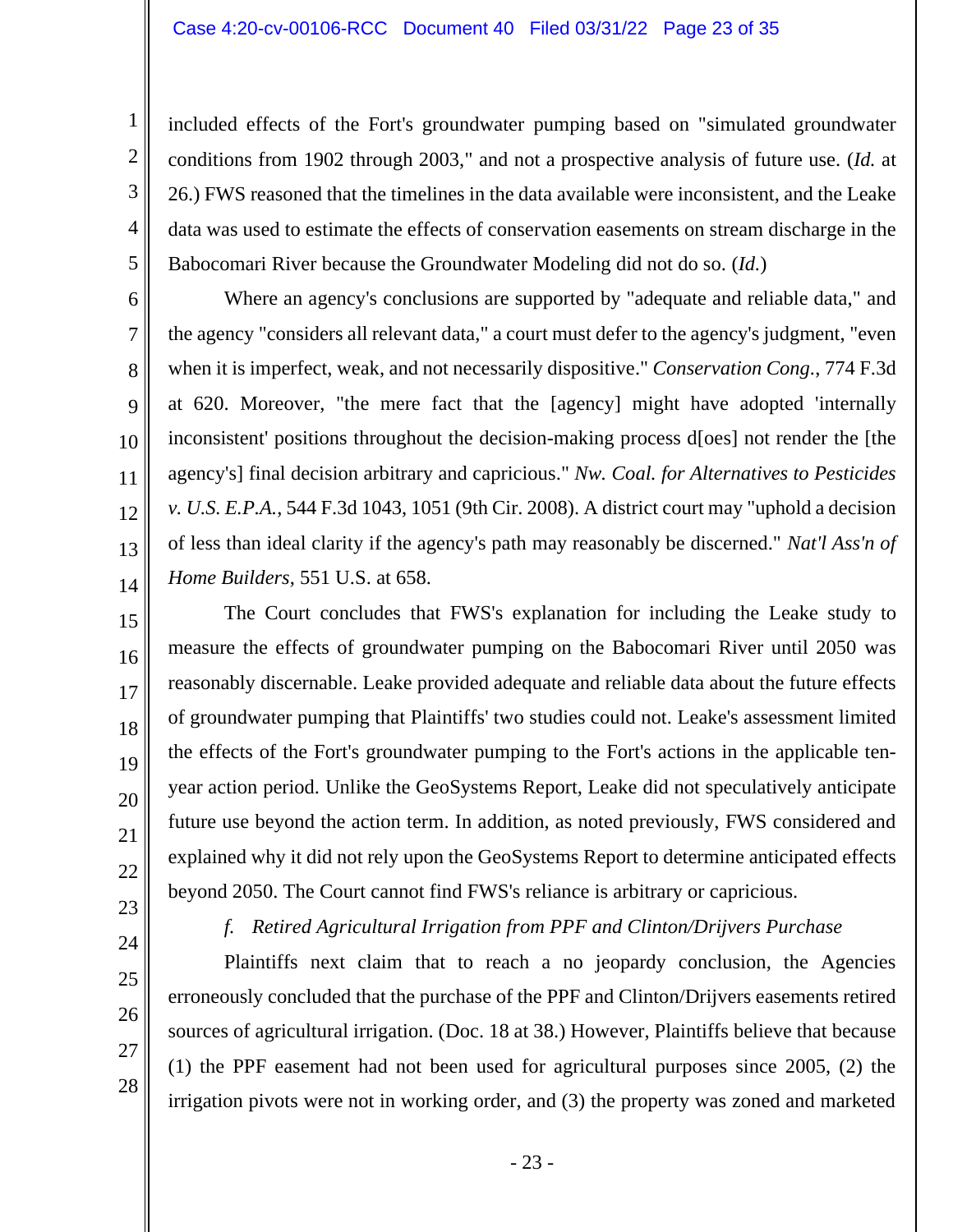for sale as residential,<sup>5</sup> that the PPF purchase did not, in fact, retire a source of agricultural water usage. (*Id.* at 38–42.) Plaintiffs believe FWS should not be permitted to calculate the PPF easement as a water credit because it did "not retire a reasonably certain water source," and so the BiOps's alleged water savings violate the ESA. (*Id.* at 42.)

5 6 7 8 9 10 11 12 13 14 15 16 17 Defendants argue that Plaintiffs are setting the bar too high because they do not need to demonstrably prove the PPF easement would have been used for agricultural irrigation, only that it was "reasonably certain to occur." (Doc. 25 at 29.) Without the PPF easement, Defendants state that under Arizona water law there is no "restriction on a private owner pumping as much groundwater" as desired, including "the amount necessary to grow alfalfa or another crop." (*Id.* at 30.) Defendants claim they retired a source of agricultural irrigation simply because the purchase halted the possibility of future use for that purpose. (*Id.* at 31.) The Agencies claim the standard does not require proof that the pivots were working or that alfalfa irrigation would commence absent the purchase, only that "any agricultural irrigation would resume." (*Id.* at 31–32.) When the PPF easement was purchased, Defendants claim Plaintiffs' evidence shows it was being used for agricultural grazing. (*Id.* at 32 (citing Doc. 19-1 at 3–4).) Moreover, the status of the center pivots is non-dispositive because alfalfa and other crops do not require center pivot irrigation. (*Id.* at 32.)

The Ninth Circuit has held that mitigation measures may be included as part of a proposed action and relied upon only where they involve specific and binding plans and a clear, definite commitment of resources for future improvements to implement those measures*. . . .* Furthermore, . . . mitigation measures supporting a BiOp's no jeopardy or no adverse modification conclusion must be reasonably specific, *certain to occur*, and capable of implementation; they must be subject to deadlines or otherwiseenforceable obligations; and most important, they must address the threats to the species in a way that satisfies the jeopardy and adverse modification standards.

24 25

18

19

20

21

22

23

1

2

3

4

- 
- 26 27

28

 $5$  Per the Court's decision not to permit supplementation of the AR with the AzRa article,

*Ctr. for Biological Diversity*, 804 F. Supp. 2d at 1001. An agency action must be supported

by clear and substantial information indicating the result is reasonably certain to occur.

the Court does not address the issue of the marketing of the PPF easement.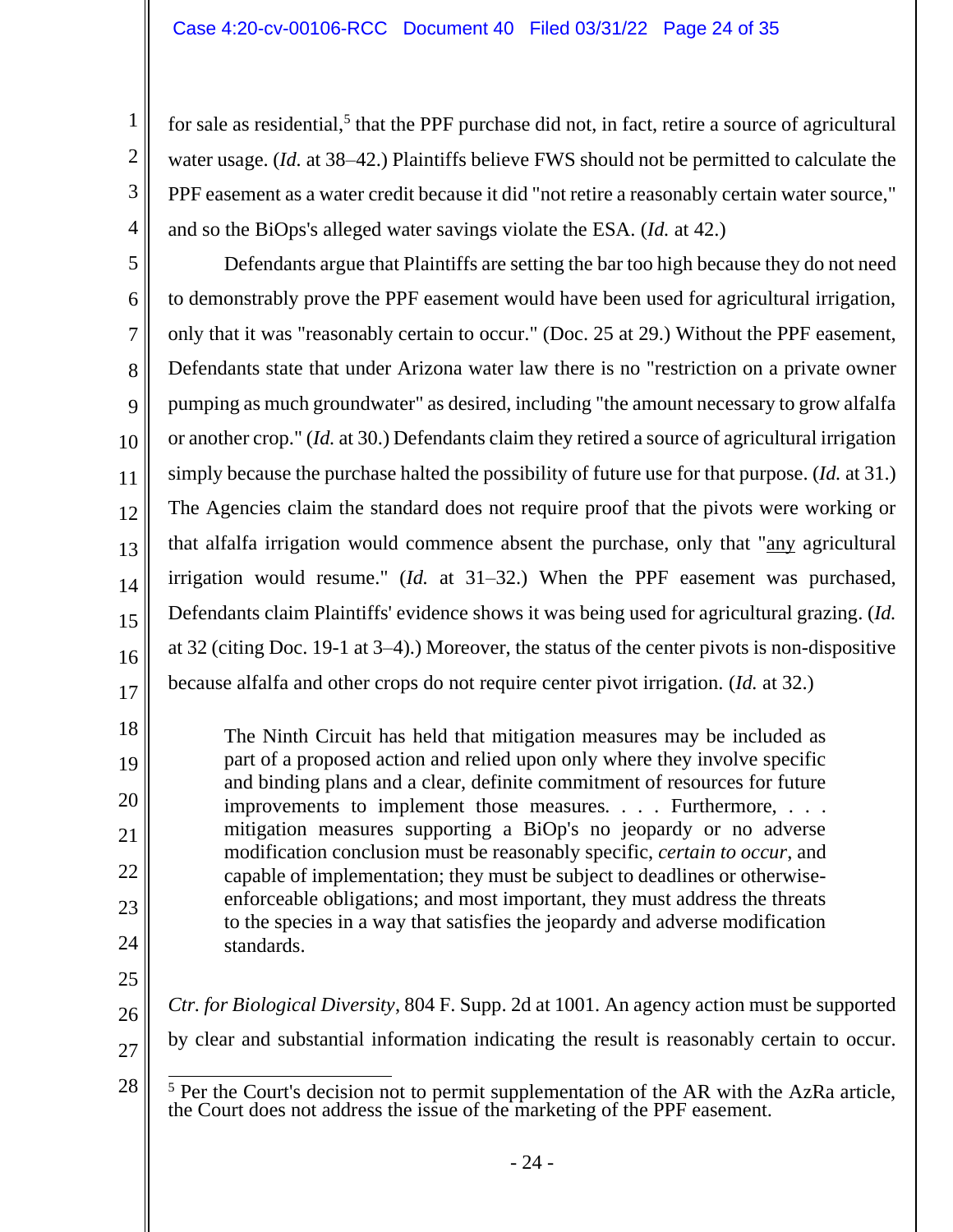Endangered and Threatened Wildlife and Plants; Regulations for Interagency Cooperation, 84 Fed. Reg. 44,976–77 (Aug. 27, 2019). To provide "clear and substantial" evidence there must be "a firm basis to support a conclusion that a consequence of an action is reasonably certain to occur." *Id.* at 44,977. Speculation is insufficient; however, "clear and substantial evidence" does not "mean the nature of the information must support that a consequence *must be guaranteed to occur*, but rather, that it must have *a degree of certitude*." *Id*. (emphasis added).

Because the Agencies looked at historic use of the land for agricultural irrigation, the land's ability to again be used in this manner, the fact the PPF easement was leased and occupied for agricultural grazing use, and sale of the PPF easement prevented the possibility of agricultural water use indefinitely, Defendants have shown that future agricultural irrigation was reasonably likely to occur and the determination that the PPF easement purchase retired a potential agricultural irrigation use was not arbitrary and capricious.

14 15

16

17

18

19

20

21

22

23

24

25

1

2

3

4

5

6

7

8

9

10

11

12

13

# *g. Fort Action and Climate Change*

Plaintiffs next claim that FWS did not properly consider the effects on groundwater recharge<sup>6</sup> from climate change and groundwater pumping. (Doc. 18 at 46–48.) Plaintiffs believe FWS should have relied upon the findings in Serrat-Capdevila et al. 2007, a study which concluded that climate change will lead to an 8% decline in recharge by 2030 and near 14% by 2050. (Doc. 28 at 28.) Plaintiffs indicate the Agencies conceded that the existing models were flawed and that a revised modeling was necessary but arbitrarily relied on the USGS Groundwater Model, which erroneously presumed that water recharge will remain the same over time. (Doc. 19 at ¶ 95–96.) Then, instead of applying Serrat-Capdevila's evidence of declines, Plaintiffs assert the Fort simply provided a general "buffer of 72 AFY to provide for the potential for variations in groundwater use due to climate." (Doc. 18 at 49.) Plaintiffs claim this buffer is woefully inadequate, and

<sup>27</sup> 28  $6$  According to Plaintiffs, recharge is essential to the survival of the listed species because it "create[s] pressure on the aquifer, which drives groundwater laterally and upward into both the San Pedro and Babocomari rivers as year-around baseflows that support riparian habitat and species." (Doc. 18 at 20 (citing FWS004679, FWS004681).)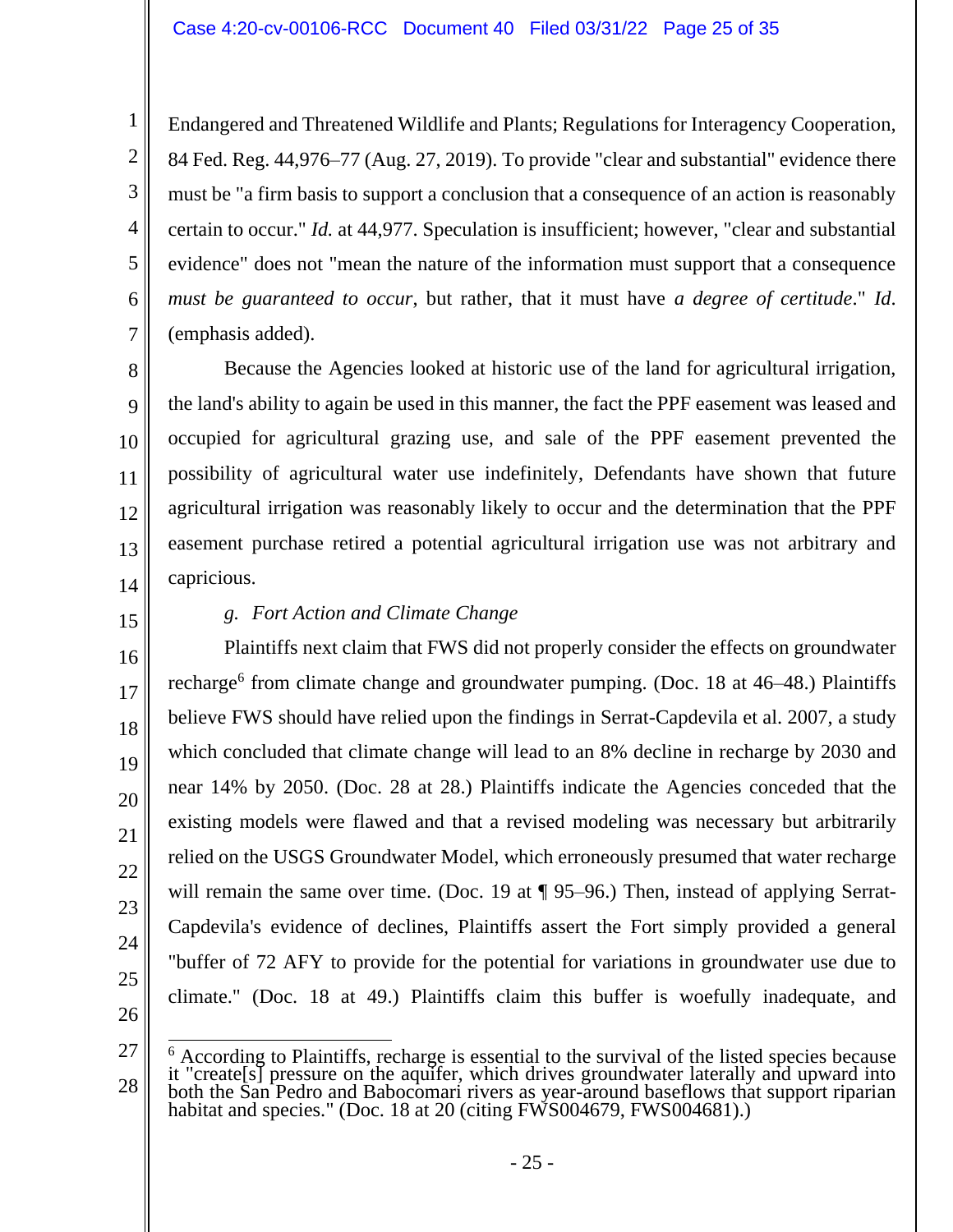#### Case 4:20-cv-00106-RCC Document 40 Filed 03/31/22 Page 26 of 35

1

2

3

4

5

6

7

8

9

10

11

12

13

14

15

16

17

18

19

20

21

22

23

24

25

26

27

28

Defendants may not bypass their climate analysis merely by claiming the existing modeling is insufficient and then providing generalized estimates. (*Id.* at 49–50.) Plaintiffs state because there is no "rational basis" for this estimate, the 72 AFY buffer violates the ESA. (*Id.* at 49–50.)

Defendants counter that they are not required to evaluate the cumulative effects of climate change and Fort action on the listed species. (Doc. 25 at 38.) The Agencies assert that the Fort's PBA acknowledged that climate change could significantly affect surface flows in the San Pedro River. (*Id.* at 37.) FWS reviewed multiple scientific studies that predicted less rain, decreased streamflow, and reduction in habitat. (*Id.*) FWS states it also reviewed the Serrat-Capdevila study, but found it was outdated, did not reflect the Fort's anticipated groundwater consumption, and was not intended to measure impacts so far into the future. (*Id.* at 37, 40.) FWS claims it was not required to adopt any quantitative estimate of decreased precipitation, and FWS provided sufficient explanation as to why they did not adopt the conclusions found in Serrat-Capdevila. (*Id.* at 36.)

FWS also states the 2014 BiOp recognized that the effects of climate change "may be hard to predict and likely to occur non-linearly." (*Id.* at 37.) For instance, FWS noted that it would be difficult to anticipate future water trends given the inconsistency between predicted precipitation and actual precipitation. (*Id.* at 41.) And so, the Agencies adopted Pool and Dickinson 2007 as their preferred groundwater flow model but recognized it too was imperfect—it used "a constant value for the natural recharge component" and assumed "a constant annual precipitation rate." (*Id.* at 40.) Thus, Defendants allege the constant value of recharge and precipitation was a reasonable means to evaluate a complicated matter. (*Id.*) Finally, FWS claims it was acceptable to conclude that since the Groundwater Modeling found that the Fort's actions would result in increased groundwater, the increased flow would "not worsen the still deteriorating baseline conditions" caused by climate change. (*Id.* at 39.)

"It is . . . not the Court's place to tell the agency how to consider climate change in its analysis, it simply must consider it." *Wild Fish Conservancy v. Irving*, 221 F. Supp. 3d 1224, 1233 (E.D. Wash. 2016). Still, the agency's climate change "analysis must consider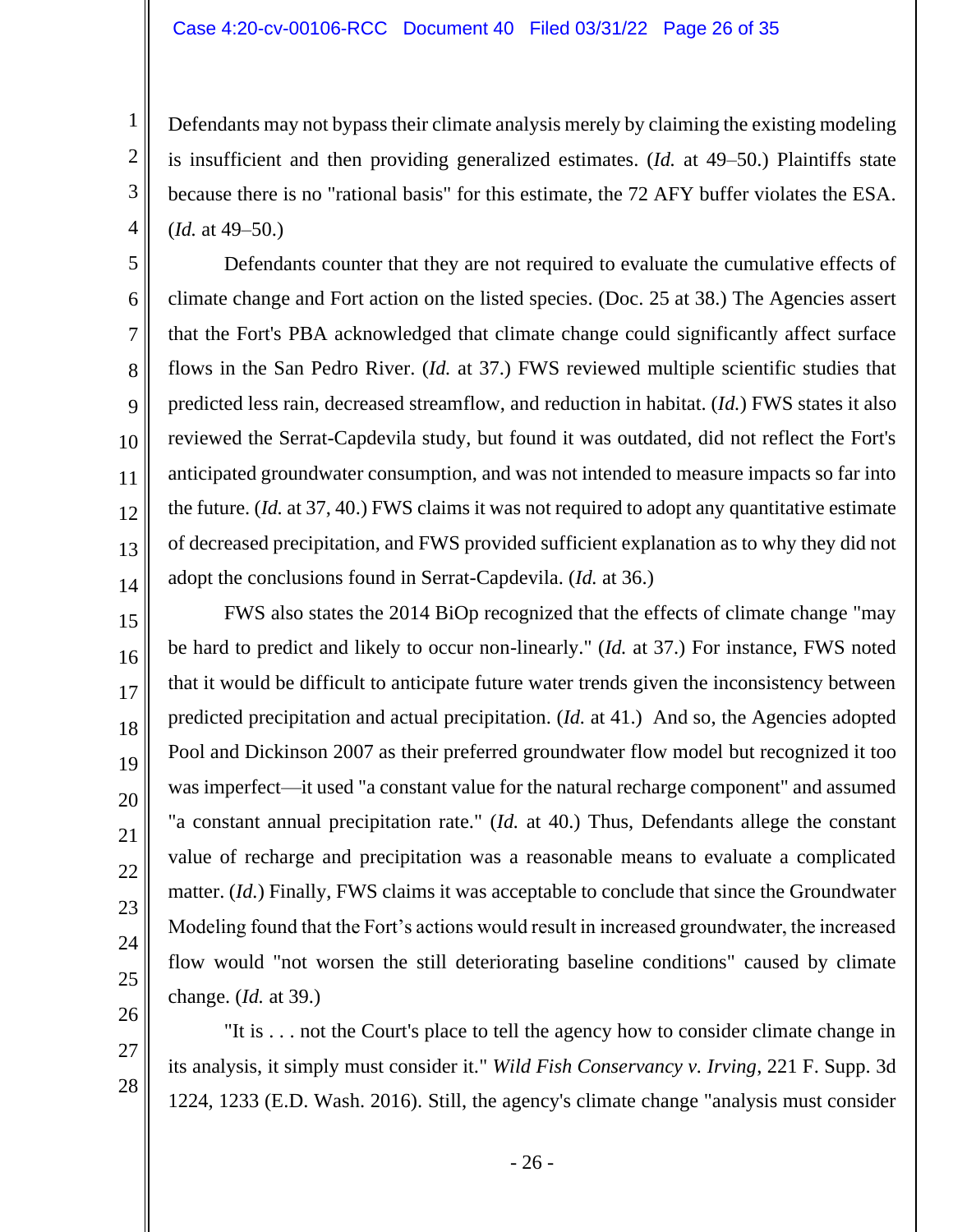#### Case 4:20-cv-00106-RCC Document 40 Filed 03/31/22 Page 27 of 35

[]the best available science, which it discusses elsewhere in the BiOp . . . ." *Wild Fish Conservancy*, 221 F. Supp. 3d at 1234. In general, the court gives deference to an agency's predictions about the possible effects of climate change. *See FG v. USGS*, 329 F.3d at 1099. However, an agency cannot simply summarize the effects of climate change and then analyze the proposed action under the assumption that climate change will have no effect. *Wild Fish Conservancy*, 221 F. Supp. 3d at 1233–34. Moreover, "it is not enough for [an agency] to simply invoke 'scientific uncertainty' to justify its action. . . . Rather, [the agency] must explain why uncertainty justifies its conclusion, otherwise, [the court] might as well be deferring to a coin flip." *Zinke*, 900 F.3d at 1072. But the climate analysis does not require the agency "to conduct new tests or make decisions on data that does not yet exist." *Id.* at 1233 (quoting *San Luis & Delta–Mendota Water Auth. v. Locke*, 776 F.3d 971, 995 (9th Cir. 2014)). If a plaintiff cannot point to scientific data omitted from consideration, the claim fails. *Kern Cnty. Farm Bureau v. Allen*, 450 F.3d 1072, 1081 (9th Cir. 2006).

Here, FWS evaluated all the evidence, including Serrat-Capdevila, and noted how climate change would affect the listed species and critical habitat. FWS acknowledged that climate change would likely increase temperatures, decrease precipitation, reduce streamflow, and negatively affect the listed species. (FWS004670–671, FWS004870; FWS004897.) FWS concluded that the impact of climate change was difficult to quantify because of the various complicated factors at play. (FWS004669.) The BiOp noted that the data was mixed and the results conflicting. For instance, FWS indicated that while precipitation was likely to decrease, "there is presently no model consensus on how the summer monsoon regime in the Southwestern U.S. will change" and noted that monsoons account for a large portion of annual rainfall. (FWS004670.) FWS also acknowledged that streamflow and base flow were likely to decrease even if rainfall increased. (FWS004670.) But, FWS added, five global climate models "predicted slightly wetter conditions." (FWS004671.) These observations demonstrate the complexities FWS faced when determining how to address the effects of climate change.

28

1

2

3

4

5

6

7

8

9

10

11

12

13

14

15

16

17

18

19

20

21

22

23

24

25

26

27

The Court finds FWS did not merely abdicate responsibility by claiming "scientific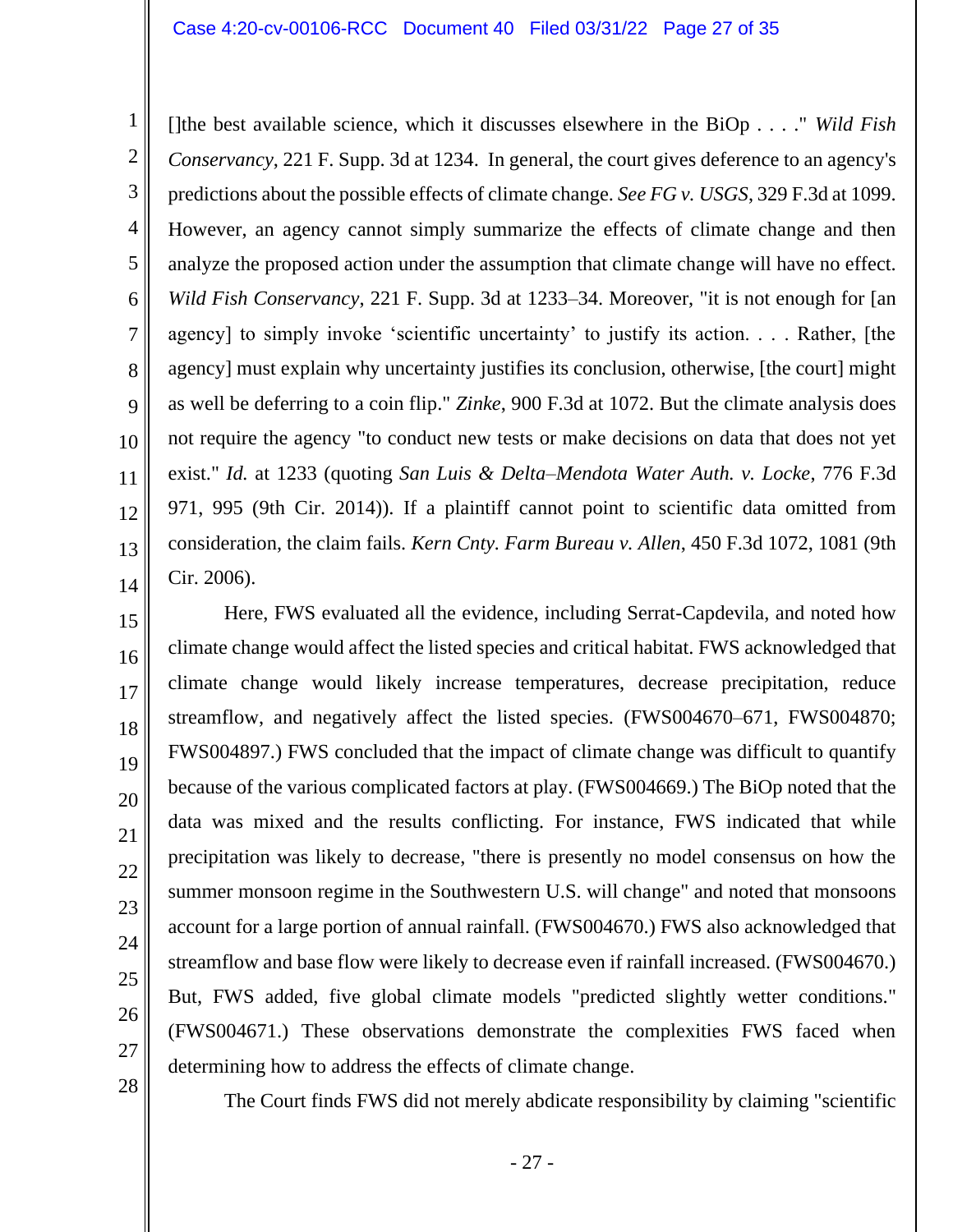uncertainty" but rather FWS reasonably explained that because of the complex factors that could affect the climate change analysis, substituting an uncertain amount of AFY with a constant value was reasonable. The Agencies were required to consider the effects of climate change but not to quantify the combined decreased baseflow from the Fort's action and decreased precipitation due to climate change. FWS also reasonably relied upon Pool and Dickinson, and explained why it did not believe Serrat-Capdevila constituted the best evidence for the climate analysis. Furthermore, as stated in Sections IV(c) and (d), the Agencies were not required to assess action beyond 2030. The Agencies have formed a rational connection between the data available and the choices made.

9 10

11

12

13

14

15

16

17

18

19

20

1

2

3

4

5

6

7

8

#### *h. Groundwater Accounting Method*

Plaintiffs also argue that FWS overestimated the amount of water saved from the easement purchase. (Doc. 19 at 28–29.) Plaintiffs believe FWS calculated the water savings as the "total amount of groundwater . . . used to irrigate alfalfa." (*Id.* at 28.) (ARMY000527.) But Plaintiffs contend alfalfa only consumes 3.4 AFY per acre, and any additional water used for irrigation is re-absorbed and is returned to the aquifer, replenishing groundwater. (*Id.* at 28.) Plaintiffs claim FWS should have calculated the amount of water used minus the amount of water that would be returned to the aquifer instead of simply calculating the overall water use. (*Id.* at 28.) Because FWS ignored the appropriate calculations to come to their water savings, Plaintiffs claim the no jeopardy findings were baseless. (Doc. 18 at 29.)

Defendants retort that the calculation is consistent with that used in 2002 for the Clinton and Drijvers easements in the Arizona Department of Water Resources's ("ADWR") 1991 Hydrographic Survey Report. (Doc. 25 at 34–35.) To re-calculate now would require reassessing the calculations of past conservation credits that were never challenged. (*Id.*) Plaintiffs rely upon the ADWR 2005 Report (ARMY002495–002713), but the Agencies claim the ADWR 2005 is not a scientific analysis of water duty return flows, and it merely assumes that water in excess of that consumed by the plants is returned to the aquifer. (Doc. 25 at 34.) Other sources have calculated different numbers of return as well, the Agencies note. (*Id.*) Even using the lower 3.4 AFY per acre, Defendants claim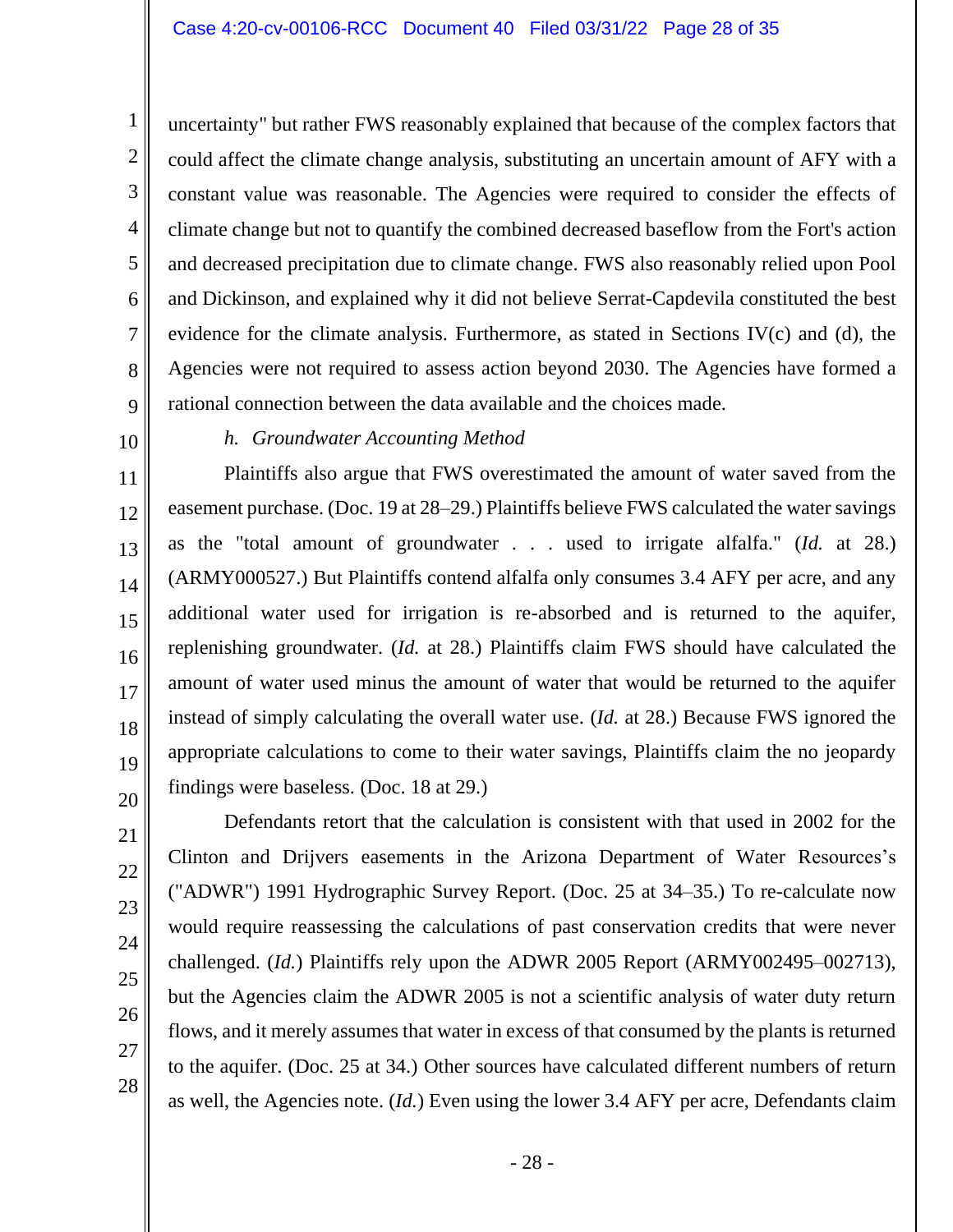#### Case 4:20-cv-00106-RCC Document 40 Filed 03/31/22 Page 29 of 35

1

2

3

4

5

6

7

8

9

10

11

12

13

14

15

16

17

18

19

20

21

22

23

24

25

26

27

28

if they recalculated the water duty now the result would be different than Plaintiffs anticipate because Defendants would "include the significantly reduced Fort-attributable groundwater demand . . . and additional conservation easements acquired by the Army since the BiOp was issued." (*Id.* at 35.)

"[I]t is not enough for [an agency] to simply invoke 'scientific uncertainty' to justify its action. . . . Rather, [the agency] must explain why uncertainty justifies its conclusion . . . ." *Ctr. for Biological Diversity v. Zinke*, 900 F.3d 1053, 1072 (9th Cir. 2018).

In the PBA, when determining how much water savings occurred with the purchase of the PPF easement, the Fort observed that the numeric calculation for water duty was based on ADWR's 1991 Hydrographic Survey Report. The Fort explained that "water duty is defined as the total amount of water that must be applied to a portion of irrigated acreage to successfully produce a crop based on the crop type and the effectiveness of water management and application to meet the water needs of the crop." (ARMY000527.) The Fort calculated, "the formula to estimate the Fort's credit for retiring irrigation on agricultural lands is: Retired Agricultural Pumping = Acres of irrigated land retired x 5.4 acre-feet per acre." (*Id.*) For the PPF easement, the Fort multiplied the PPF easement's 480 acres x 5.4 acre-feet per acre water duty then subtracted 4 acre-feet for rural water use, "result[ing] in an overall savings of 2,588 acre-feet per year of groundwater pumping." (ARMY00519.)

The 1991 ADWR Report states that the consumptive use of water by plants is the "amount of water that is needed by the crop for growing and cooling" and that "[a]ny computed water duty should reflect average irrigation water use over a long period of time." (ARMY001778.) The 2005 ADWR Report similarly describes consumptive use as "the volume of water used by plants for growth and transpiration." (ARMY002572.) While the amount of water utilized for consumptive use appears to be debatable (*see* ARMY002674), the fact that any amount over the consumptive level replenishes the aquifer is not.

The Fort's calculation does not contemplate that any groundwater would be returned to the aquifer: this failure makes the PBA—and therefore the 2014 BiOp—arbitrary and capricious. Defendants admit that water used in excess of plant usage is returned to the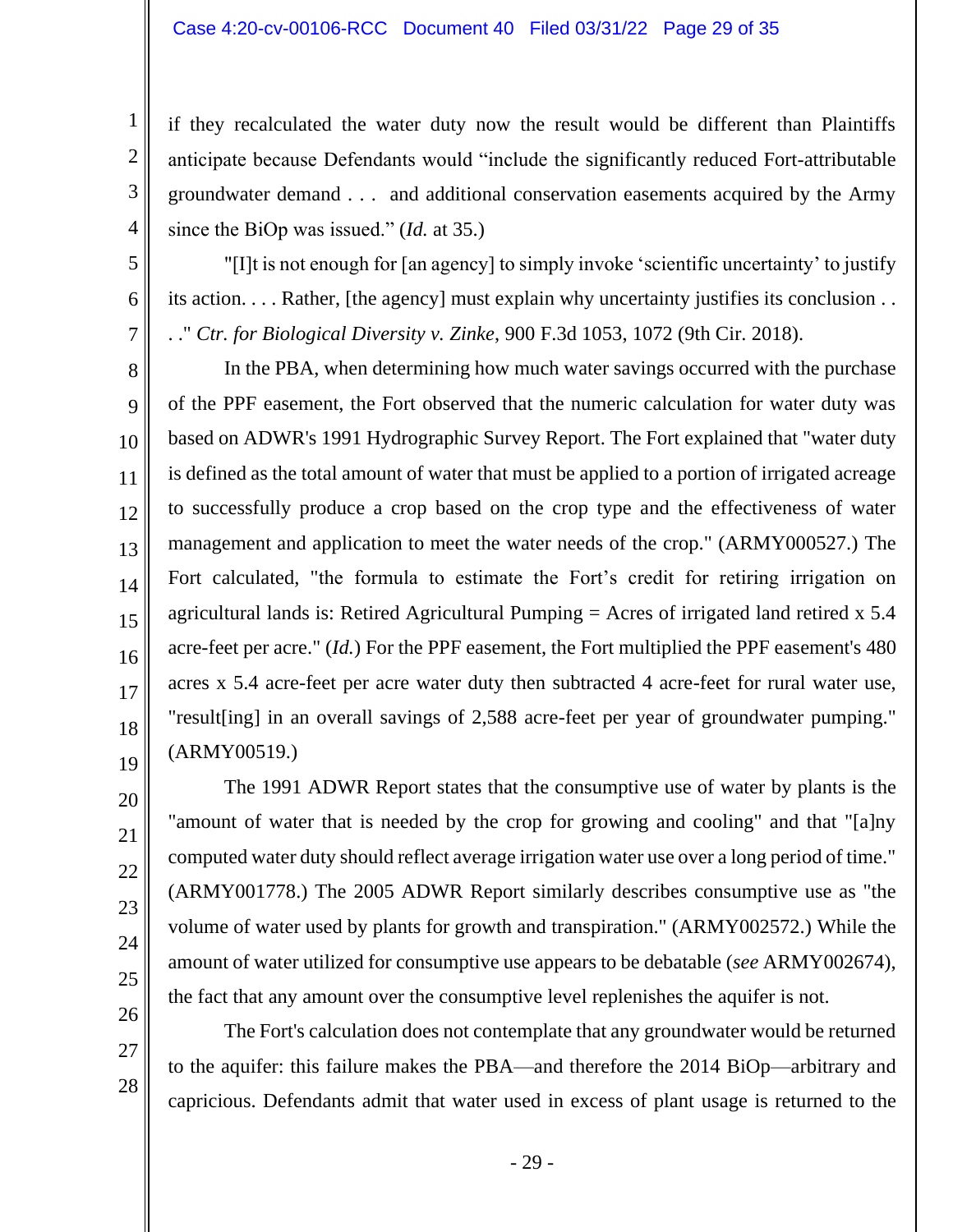#### Case 4:20-cv-00106-RCC Document 40 Filed 03/31/22 Page 30 of 35

aquifer but claim the parties simply disagree how much. During oral argument, the Agencies admitted the Fort previously took credit for such returns under different circumstances, but claimed the credit was acceptable in those instances because the calculations were definite. (Doc. 39 at 41.) The Agencies also purport to have a rational basis for their calculation of "return flows," stating "the water duty actually represents the best estimate of the amount of water that would be pumped were these irrigation wells [on the PPF easement] turned on." (*Id.* at 40.) This statement ignores one half of the equation. It assumes that the best estimate of water saved is the amount of water pumped, but it ignores that a portion of that pumped water would have returned to the aquifer had it been used for irrigation. The Agencies give no reason to believe that *no* return is a reasonable calculation. Thus, the return should not be credited to the Fort. To do so would be like asking for full payment for a roof repair, knowing that up to 40% of the roof still leaks. It amounts to an undeserved benefit.

The Agencies admit this is a quandary that will be addressed during formal consultation for the next BiOp. (*Id.* at 41.) Simply because the Fort's equation has not previously been challenged does not negate the Agencies' substantive duty to avoid actions that jeopardize listed species. Including the return to the aquifer would decrease the groundwater saved, altering the Fort's groundwater credit for retiring a source of agricultural irrigation. Ultimately, this may change the jeopardy analysis.

The Court therefore finds the 2014 BiOps' calculation for easement credit is arbitrary and capricious because it "ignored an important aspect of the problem." *Nat'l Ass'n of Home Builders*, 551 U.S. at 658.

22 23

24

25

1

2

3

4

5

6

7

8

9

10

11

12

13

14

15

16

17

18

19

20

21

# *i. Mandatory Adoption or Reinitiation of Consultation*

Next, Plaintiffs assert once the gartersnake and cuckoo were listed, the Agencies were required to either adopt the no jeopardy Conference Opinions or reinitiate consultation to address the flaws in the Opinions. (Doc. 18 at 57.) FWS did neither, which Plaintiffs claim violated Section 7 of the ESA. 7 (*Id.* at 58.) Plaintiffs claim two sections of

27

28

<sup>7</sup> The Court does not address Plaintiffs' claim that these actions violated ESA section 9 as there is no section 9 allegation in the Complaint.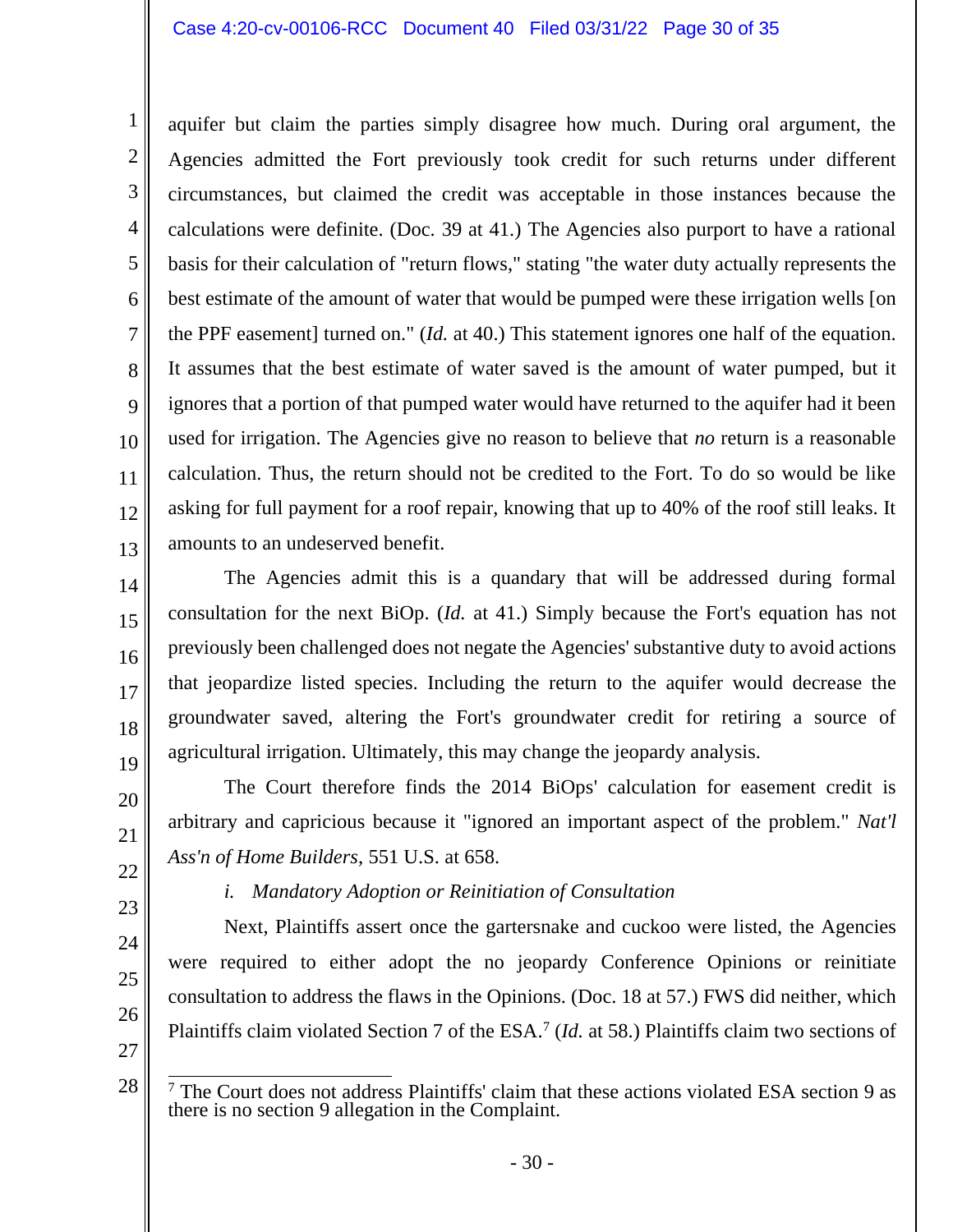the Code of Federal Regulations ("C.F.R.") require FWS act on the Conference Opinion when a species is listed—50 C.F.R.  $\S 402.10(a)(4)^8$  and  $\S 402.16(b)$ .

Defendants claim the Conference Opinions are valid—even after the species were listed—because FWS *may choose* to adopt the Conference Opinions as the BiOp or to reinitiate consultation, but these choices are not mandated. (Doc. 25 at 46.) Also, because there was never a consultation, only a conference, the Agencies assert the reinitiation of consultation regulations do not apply. (*Id.* at 47.) Moreover, Defendants argue Plaintiffs have no cognizable claim to enforce reinitiation of consultation under the ESA citizen-suit provision or as a violation of APA Section 706. (*Id.* at 45, n.17.)

Under the C.F.R. addressing conferencing for proposed species, certain measures are mandated when a species is proposed for listing. In this instance, the action agency "shall confer" with FWS regarding actions that are "likely to jeopardize the continued existence" of any "species proposed to be listed" or that may "result in the destruction or adverse modification of critical habitat proposed to be designated for such species." 50 C.F.R.  $§402.10(a)$ ; 16 U.S.C.  $§1536(a)(4)$ . This conference culminates in a conference opinion. 50 C.F.R. §402.10(d).

However, FWS is not required to adopt the conference opinion as a final BiOp once a proposed species is listed, nor does the C.F.R. require the initiation of formal consultation upon listing. *See* 50 C.F.R. §402.10(d). The C.F.R.'s permissive language prevents the Court from interpreting these options as mandatory. The regulations note that upon listing, a conference opinion "*may* be adopted as the biological opinion . . . ." 50 C.F.R. §402.10(d) (emphasis added). In addition, 50 C.F.R. § 402.10(c) does not require initial consultation upon listing, much less reinitiation of consultation. The C.F.R. indicates that "[i]f the proposed species is subsequently listed or the proposed critical habitat is designated prior to the completion of the action, the Federal agency must review the action to determine *whether formal consultation is required*." 50 C.F.R. § 402.10(c) (emphasis added). There is no indication in the regulations regarding conferencing demonstrating that, after a

27

1

2

3

4

5

6

7

8

9

10

11

12

13

14

15

16

17

18

19

20

21

22

23

24

25

<sup>28</sup>  $8$  Plaintiffs cite to 50 C.F.R.  $\S$  402.16(d) (2019). This subsection has since been amended and identical language is now found in  $50$  C.F.R. § 402.16(a)(4) (2020).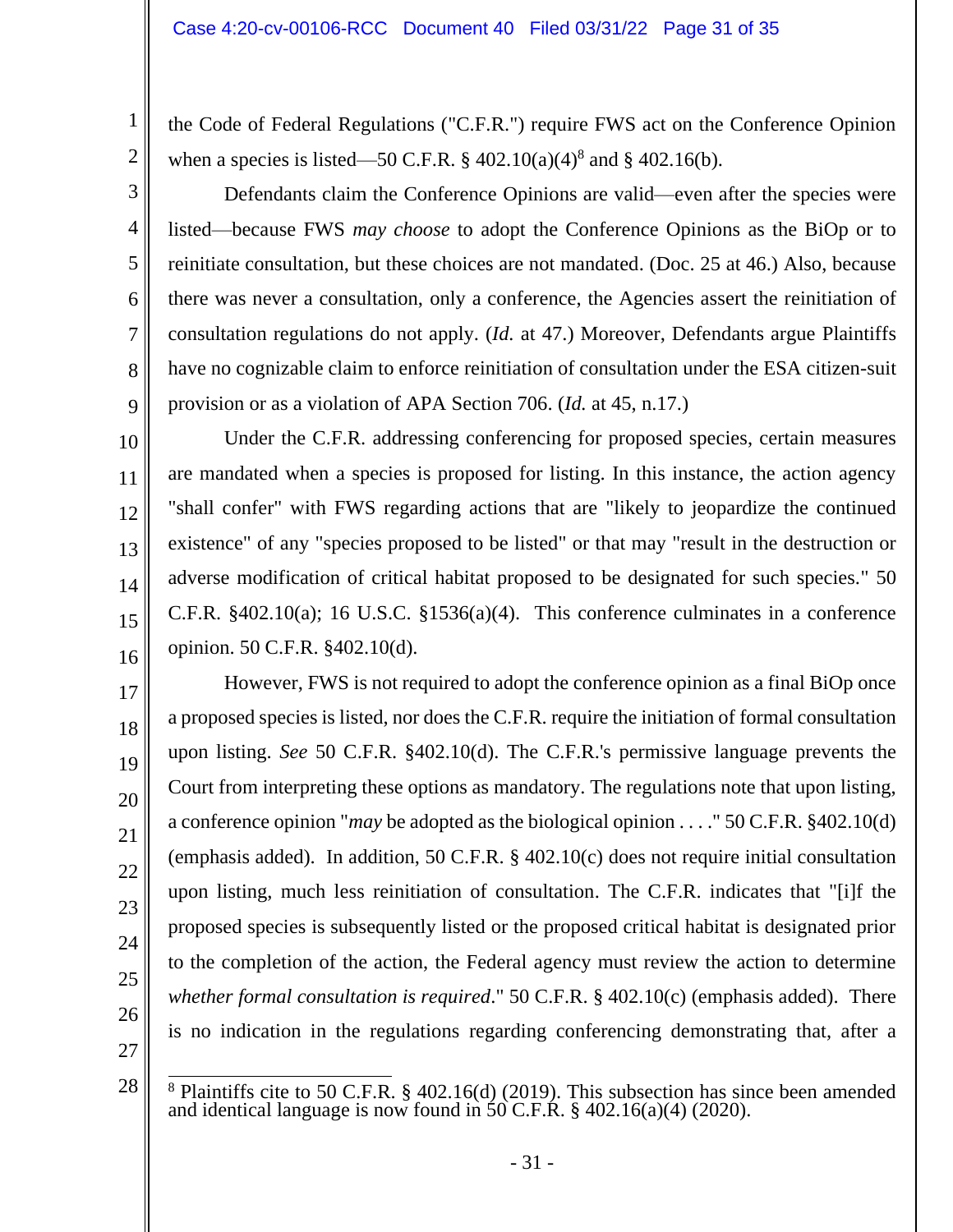species is listed, FWS must either adopt the conference opinion as the BiOp or engage in formal consultation.

3 4 5 6 7 8 9 10 11 12 13 14 15 16 17 18 19 Nor can the Court find that the situation here is governed by the reinitiation of consultation regulation—50 C.F.R. § 402.16. Under this section, reinitiation of consultation is required when "a new species is listed or critical habitat designated that may be affected by the identified action." 50 C.F.R. § 402.16(a)(4). On the surface, this appears to require reinitiation of consultation for all newly listed species. However, in this instance, FWS issued a Conference Opinion without formal consultation, and so the conference was regulated under 50 C.F.R. § 402.10, whose language permits, but does not mandate, formal consultation. 50 C.F.R. § 402.10 ("*If* requested by the Federal agency *and* deemed appropriate by the Service, the conference *may* be conducted in accordance with the procedures for formal consultation in § 402.14.") (emphasis added). With no requirement for formal consultation, it would be illogical to conclude that *re*initiation of consultation is mandated. *See e.g.*, Reinitation of Consultation, 84 Fed. Reg. at 45,011 (Sept. 26, 2019) (agreeing reinitiation unnecessary for species after listing when prior to listing species included in consultation for programmatic land management plan). This interpretation does not render 50 C.F.R. § 402.16(a)(4) superfluous as Plaintiffs imagine, however, because a species which had no existing conference opinion would still be required to reinitiate consultation.

The Agencies conferred about the effects of the Fort's action on the gartersnake and cuckoo but chose not to adopt the Conference Opinions as the BiOp. The regulation's language allows for this. 50 C.F.R. §402.10(d). Once listed, FWS was not required to reinitiate consultation as no initial consultation had occurred.

23 24

20

21

22

25

26

27

28

1

2

*j. Flawed Conference Opinion*

Plaintiffs also assert FWS cannot adopt the Conference Opinions because they are fundamentally flawed and so reliance upon them is arbitrary and capricious. (Doc. 18 at 57.)

The Court agrees. For the reasons stated in Section V(h), the Agencies' groundwater mitigation calculation was arbitrary and capricious. Thus, the Conference Opinion that

- 32 -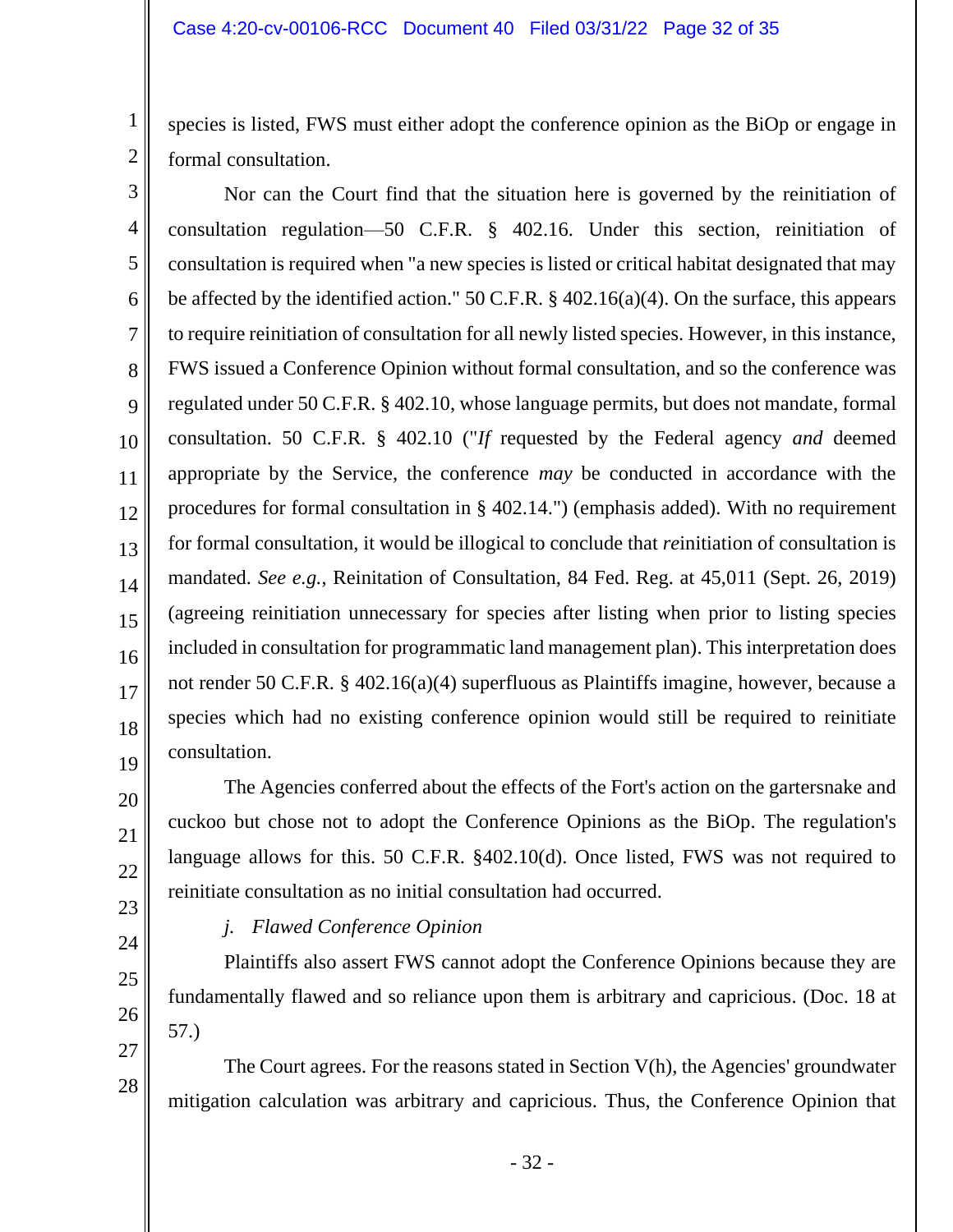bases its no jeopardy opinion on the flawed mitigation credit is also arbitrary and capricious because it overlooked an important issue relevant to the no jeopardy analysis. *See Nat'l Ass'n of Home Builders*, 551 U.S. at 658.

4

5

6

7

8

9

10

11

12

13

14

15

16

17

18

19

20

21

22

23

24

25

3

1

2

*k. Claims Under the ESA's Citizen-Suit Provision*

Plaintiffs claim that subsequent to the 2014 BiOp, additional information was released which shows the Fort's groundwater pumping results in adverse modification of the listed species and their critical habitat. (Doc. 18 at 29.) First, Plaintiff's claim the Fort released a report showing the actual on-base stormwater capture was less than anticipated in the BiOp. (*Id.*) Second, Plaintiffs believe new climate change studies will show climate change has a greater impact than previously anticipated, warranting a new consultation regarding climate change effects on the listed species. (*Id.* at 30.) Third, hydrologist Dr. Robert Prucha issued a report that "identifies even greater declines along the San Pedro River than those identified in the GeoSystems Report . . . ." (*Id.*) Plaintiffs state they told the Agencies about the new information on December 3, 2019, and requested that the Agencies reinitiate consultation. (*Id.*) Plaintiffs claim the Agencies have not done so, violating their Section 7 substantive duty. (*Id.*)

Defendants respond that ordering reinitiation is unnecessary because they are currently planning reinitiation of consultation for 2021.<sup>9</sup> (Doc. 25 at 49.) Defendants also claim there is no need to reinitiate consultation simply because the Fort overestimated recharge amounts in its 2013 mitigation measures plan. (*Id.*) The Agencies claim precipitation varies by location, and updated data still shows a groundwater surplus. (*Id.* at 50.) Moreover, the Agencies aver that the upcoming reinitiation will consider the updated precipitation rates and the best available evidence on climate change. (*Id.*) Finally, the Prucha report predicts impacts on surface flows in 2100, and for the reasons previously stated, these projections beyond the Fort's action are uncertain and do not "trigger immediate reinitiation before the Army and FWS complete a new consultation and a new

<sup>28</sup>  $9$  At oral argument on September 21, 2021, Defendants stated informal consultation was ongoing and they "anticipate[d] completing a new consultation with the issuance of a new Biological Opinion by the end of 2022," but had not yet begun the process of reinitiation of consultation. (Doc. 38 at 26–27.)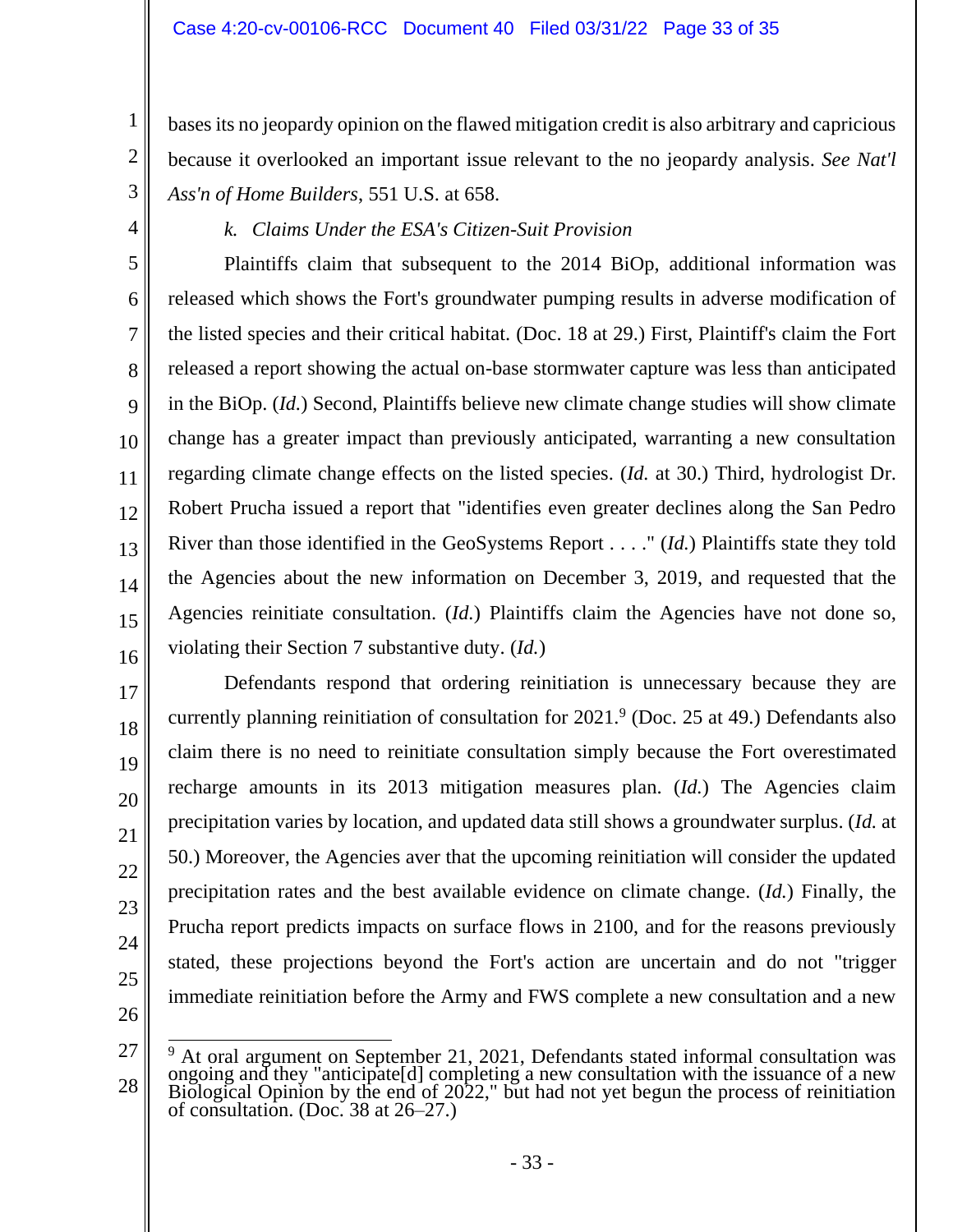BiOp before 2024." (*Id.* at 50–51.)

1

2

3

4

5

6

7

8

9

14

15

16

17

18

19

20

21

22

23

24

25

26

27

28

The ESA's citizen-suit provision empowers "any person" to "commence a civil suit on his own behalf" against "the Secretary where there is alleged a failure of the Secretary to perform any act or duty under section 1533 . . . which is not discretionary." 16 U.S.C. §  $1540(g)(1)(C)$ . The duties of the Secretary are delegated to FWS under 50 C.F.R. § 402.01(b). "Irrespective of whether an ESA claim is brought under the APA or the citizensuit provision, the APA's 'arbitrary and capricious' standard applies." *W. Watersheds Project*, 632 F.3d at 481.

10 11 12 13 FWS and the action agency must reinitiate consultation if "new information reveals effects of the action that may affect listed species or critical habitat in a manner or to an extent not previously considered" or "a new species is listed or critical habitat designated that may be affected by the identified action." 50 C.F.R. §402.16(b), (d). If the court finds the record is insufficient to support the agency's action, "the proper course, except in rare circumstances, is to remand to the agency for additional investigation or explanation." *Fla. Power & Light Co. v. Lorion*, 470 U.S. 729, 744 (1985).

The reinitiation issue is not mooted simply because there are plans to reinitiate consultation in the near future. *See Nw. Envtl. Def. Ctr. v. United States Army Corps of Eng'rs*, 479 F. Supp. 3d 1003, 1027 (D. Or. 2020). Here the Agencies must reinitiate formal consultation because the Fort overestimated the groundwater credit for the PPF easement. *See Section IV(h). This oversight requires reinitiation because "the project's net effect on* listed species and their habitat will be greater than previously thought." *See Pacificans for a Scenic Coast v. Cal. Dep't of Transp.*, 204 F. Supp. 3d 1075, 1092 (N.D. Cal. 2016).

Accordingly, IT IS ORDERED:

- 1) Motion to Complete or Supplement the Administrative Record is GRANTED IN PART and DENIED IN PART to the extent provided herein. (Doc. 24).
	- a. The Court supplements the Administrative Record with the ER, the Deed of Perpetual Conservation Easement for the PPF, and the North Dakota State University article entitled *Selecting a Sprinkler Irrigation System*.
	- b. The Court supplements the Administrative Record with the CCRN